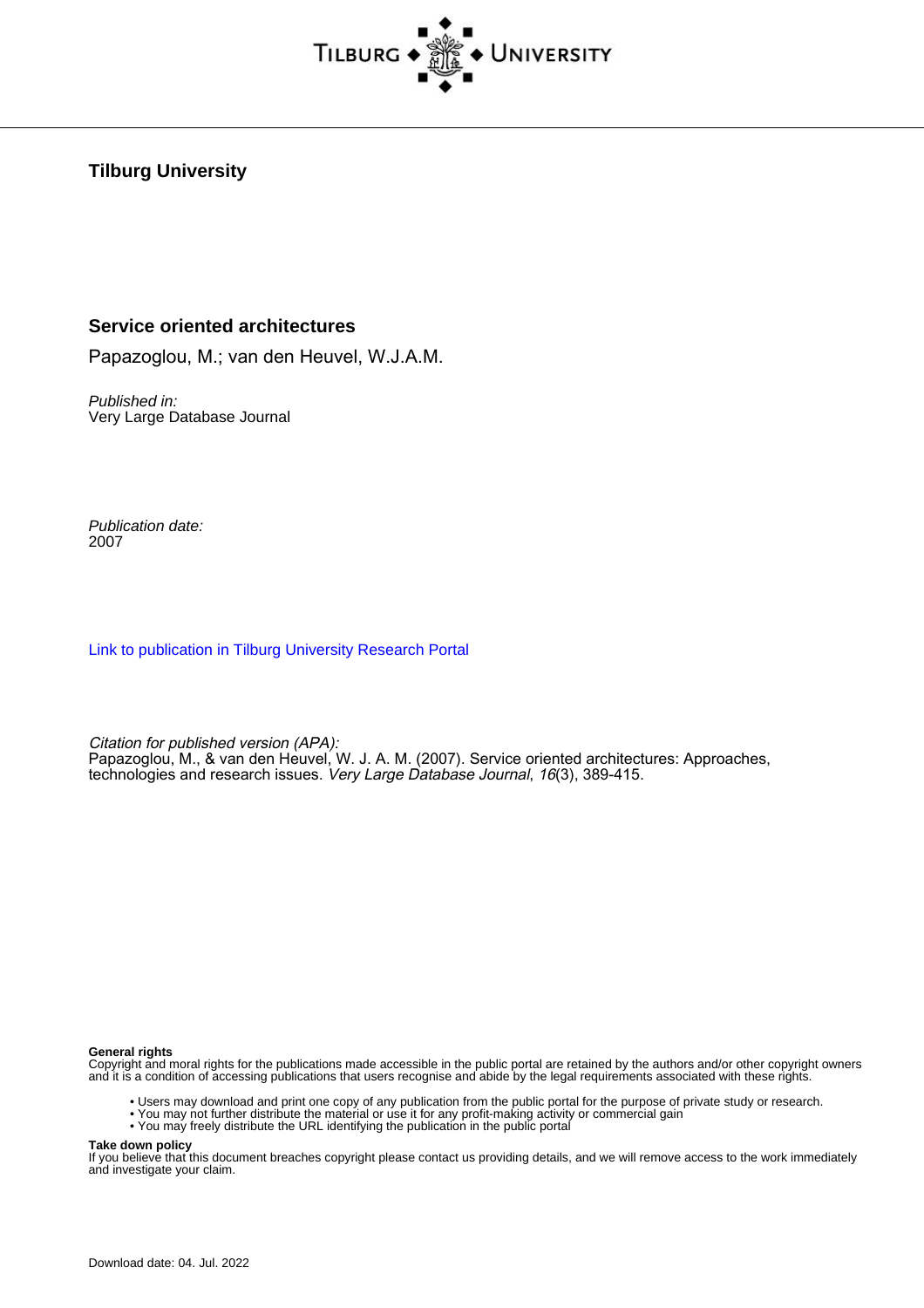REGULAR PAPER

# **Service oriented architectures: approaches, technologies and research issues**

**Mike P. Papazoglou · Willem-Jan van den Heuvel**

Received: 6 June 2005 / Accepted: 1 August 2005 / Published online: 3 March 2007 © Springer-Verlag 2007

**Abstract** Service-oriented architectures (SOA) is an emerging approach that addresses the requirements of loosely coupled, standards-based, and protocolindependent distributed computing. Typically business operations running in an SOA comprise a number of invocations of these different components, often in an event-driven or asynchronous fashion that reflects the underlying business process needs. To build an SOA a highly distributable communications and integration backbone is required. This functionality is provided by the Enterprise Service Bus (ESB) that is an integration platform that utilizes Web services standards to support a wide variety of communications patterns over multiple transport protocols and deliver value-added capabilities for SOA applications. This paper reviews technologies and approaches that unify the principles and concepts of SOA with those of event-based programing. The paper also focuses on the ESB and describes a range of functions that are designed to offer a manageable, standards-based SOA backbone that extends middleware functionality throughout by connecting heterogeneous components and systems and offers integration services. Finally, the paper proposes an approach to extend the conventional SOA to cater for essential ESB requirements that include capabilities such as service orchestration, "intelligent" routing, provisioning, integrity and security of message as well as service management. The layers in this extended SOA, in short xSOA, are used to classify research issues and current research activities.

**Keywords** Service oriented architecture · Asynchronous and event-driven processing · Application and service integration · Enterprise bus · Web services

# <span id="page-1-0"></span>**1 Introduction**

Modern enterprises need to respond effectively and quickly to opportunities in today's ever more competitive and global markets. To accommodate business agility, enterprises are supposed to streamline (existing) business processes while exposing the various packaged and home-grown applications found spread throughout the enterprise in a highly standardized manner. A contemporary approach for addressing these critical issues is embodied by (Web) *services* that can be easily assembled to form a collection of autonomous and loosely coupled business processes.

The emergence of Web services developments and standards in support of automated business integration has driven major technological advances in the integration software space, most notably, the service-oriented architecture (SOA) ([\[15](#page-26-0),[18\]](#page-26-1)). The purpose of this architecture is to address the requirements of loosely coupled, standards-based, and protocol-independent distributed computing, mapping enterprise information systems (EIS) appropriately to the overall business process flow.

In an SOA, software resources are packaged as "services", which are well defined, self-contained modules that provide standard business functionality and are independent of the state or context of other services. Services are described in a standard definition language, have a published interface, and communicate with each

M. P. Papazoglou (⊠) · W.-J. van den Heuvel INFOLAB, Tilburg University, PO Box 90500, 5000 LE, Tilburg, The Netherlands e-mail: mikep@uvt.nl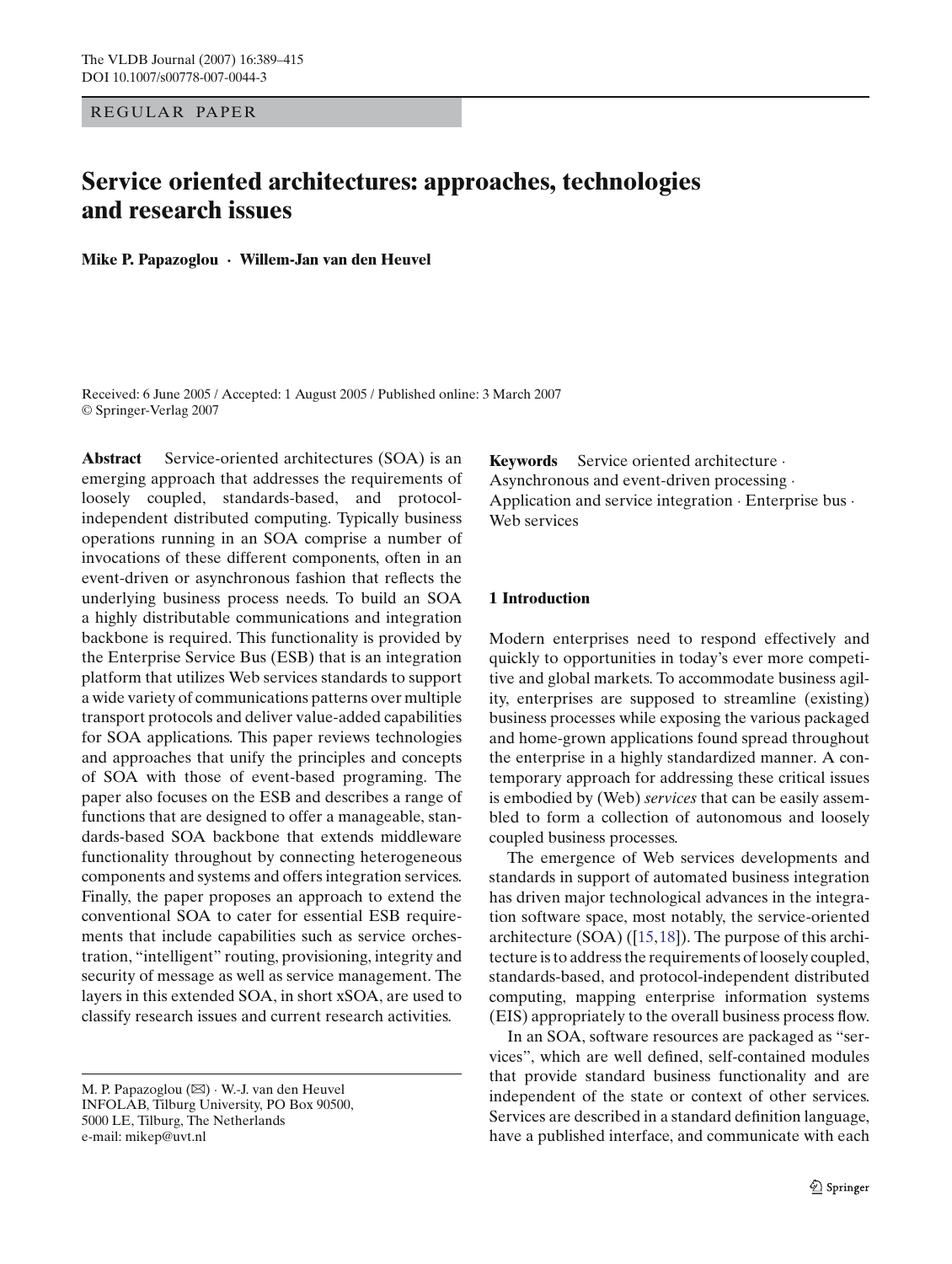other requesting execution of their operations in order to collectively support a common business task or process [\[41](#page-26-2)]. Services that utilize Web services standards, e.g., Web Services Description Language (WSDL), Simple Object Access Protocol (SOAP), and Universal Description, Discovery and Integration registry (UDDI), are the most popular type of services available today.

An SOA is designed to allow developers to overcome many distributed enterprise computing challenges including application integration, transaction management, security policies, while allowing multiple platforms and protocols and leveraging numerous access devices and legacy systems [\[1](#page-25-0)]. The driving goal of SOA is to eliminate these barriers so that applications integrate and run seamlessly. In this way an SOA can deliver the flexibility and agility that business users require, defining coarse grained services, which may be aggregated and reused to facilitate ongoing and changing needs of business, as the key building blocks of enterprises.

In contrast to conventional software architectures primarily delineating the organization of a system in its (sub)systems and their interrelationships, the SOA captures a logical way of designing a software system to provide services to either end-user applications or other services distributed in a network through published and discoverable interfaces. SOA is focused on creating a design style, technology, and process framework that will allow enterprises to develop, interconnect, and maintain enterprise applications and services efficiently and costeffectively.While this objective is definitely not new [\[66](#page-27-0)], SOA seeks to eclipse previous efforts such as modular programing, code reuse, and object-oriented software development techniques.

The SOA as a design philosophy is independent of any specific technology, e.g., Web-services or J2EE enterprise beans. This is achieved by limiting the number of implementation restrictions to the level of the service interface. SOA requires that functions, or services, are defined by a description language (WSDL [\[30](#page-26-3)] in the case of Web services) and have interfaces that perform useful business processes. The fundamental intent of a service in an SOA is to represent a reusable unit of business-complete work. A service in SOA is an exposed piece of functionality with three essential properties. Firstly, an SOA-based service is self-contained, i.e., the service maintains its own state. Secondly, services are platform independent, implying that the interface contract to the service is limited to platform independent assertions. Lastly, the SOA assumes that services can be dynamically located, invoked and (re-)combined.

Logically, a service in an SOA is a bound pair of a service interface and a service implementation. Service interface defines the identity of a service and its invocation logistics. Service implementation implements the work that the service is designated to do. Because interfaces are platform independent, a client from any communication device using any computational platform, operating system and any programing language can use the service. These two facets of the service are designed and maintained as distinct items, though their existence is highly interrelated.

An SOA provides a flexible architecture that unifies business processes by modularizing large applications into services. A client from any device, using any operating system, in any programing language, can access an SOA service to create a new business process. An SOA creates a collection of services that can communicate with each other using service interfaces to pass messages from one service to another, or coordinating an activity between one or more services.

Services used in composite applications may be brand new service implementations, they may be fragments of old applications that were adapted and wrapped, or they may be combinations of the above. Often the designers for the client of the service do not have direct access to the service implementation, other than indirectly through its interface. External Internet-based service providers and SOA packaged applications simply offer the interfaces without revealing the inner workings of their environment. Thus, with SOA, an enterprise can create, deploy and integrate multiple services and choreograph new business functions by combining new and existing application assets into a logical flow. Accordingly, for well defined and semantically unambiguous applications an SOA can serve as an enabler of just-in-time integration and interoperability of legacy applications; a key consideration for enterprises that are seeking to deploy demand driven computing environments.

Services in an SOA exhibit the following main characteristics [\[47\]](#page-26-4):

- All functions in an SOA are defined as services [\[7](#page-25-1)]. This includes pure business functions, business transactions composed of lower-level functions, and system service functions as well.
- − All services are autonomous. Their operation is perceived as opaque by external components. Service opaqueness guarantees that external components neither know nor care how services perform their function, they merely anticipate that they return the expected result. The implementation and execution space of the application providing the desired functionality is encapsulated behind the service interface.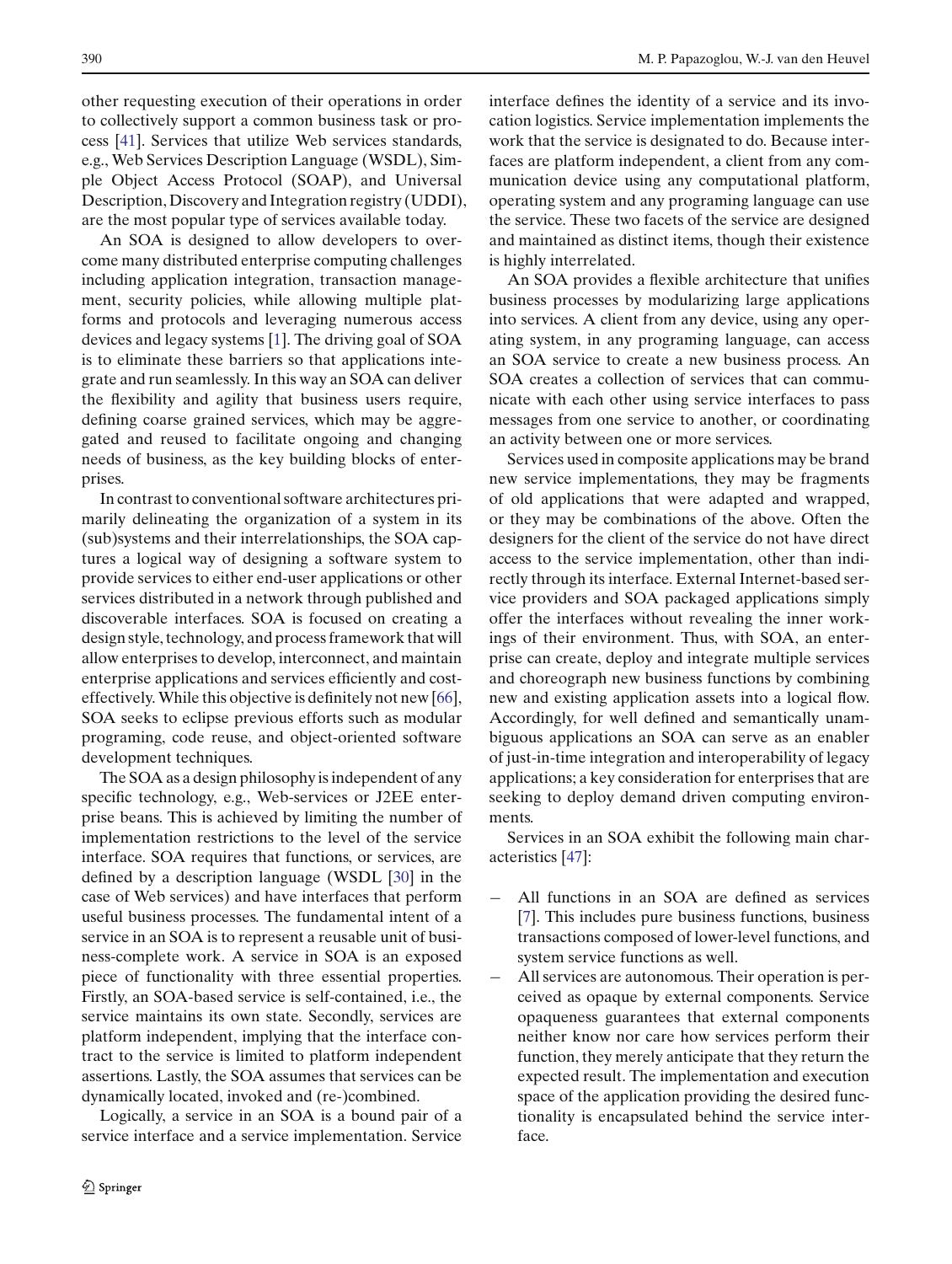In the most general sense, the interfaces are invocable. This implies that it is irrelevant whether services are local or remote, the interconnect scheme or protocol to effect the invocation, nor which infrastructure components are required to establish the connection.

The SOA's loose-coupling principle—especially the clean separation of service interfaces from internal implementations—to guide planning, development, integration, and management of their network application platforms make them indispensable for enterprise-wide and cross-enterprise applications [\[7\]](#page-25-1).

Web services seem to become the preferred implementation technology for realizing the SOA promise of maximum service sharing, reuse, and interoperability [\[56](#page-26-5)]. Web services and SOA reduce complexity of enterprise application eco-systems by encapsulation and minimizing the requirements for shared understanding by defining service interfaces in an unambiguous and transparent manner. Also Web services enable just-intime integration and interoperability of legacy applications. Based on open and pervasive standards, Web services seem poised for success, as these are only built on top of existing, ubiquitous infrastructure like HTTP, SOAP, and XML.

In this article, we survey the underpinnings of SOA, assessing methodologies and technologies that serve as the enabling springboard for business integration projects and deliver a flexible and adaptable environment. This survey is unique in that it unifies the principles, concepts and developments in the area of application integration, middleware, and integration brokers, SOA, event-driven computing, and adapters, and explains how they operate as part of an emerging distributed computing technology named the Enterprise Service Bus (ESB). Moreover, this paper develops and explores an extension to conventional SOAs, entitled the eXtended SOA (xSOA). xSOA is an attempt to streamline, group together, and logically structure the functional requirements of complex applications that make use of the service-oriented computing paradigm. xSOA serves as the reference for reviewing available technologies, and assessing open research issues.

# <span id="page-3-0"></span>**2 Service roles in SOA**

The SOAs and Web services solutions support two key roles: a service requestor (client) and service provider, which communicate via service requests. A role thus reflects a type of a participant in an SOA ([\[18](#page-26-1)[,55](#page-26-6)]).

Service requests are messages formatted according to the Simple Object Access Protocol (SOAP) [\[16](#page-26-7)]. SOAP entails a light-weighted protocol allowing RPC-like calls over the Internet using a variety of transport protocols including HTTP, HTTP/S and SMTP. In principle, SOAP messages may be conveyed using any protocol as long as a binding is defined. The SOAP request is received by a run-time service (a SOAP "listener") that accepts the SOAP message, extracts the XML message body, transforms the XML message into a native protocol, and delegates the request to the actual business process within an enterprise.

Requested operations of Web services are implemented using one or more Web service components [\[103](#page-27-1)]. Web service components may be hosted within a Web services container [\[36\]](#page-26-8), serving as an interface between business services and low-level, infrastructure services. In particular, Web service containers are similar to J2EE containers [\[2\]](#page-25-2) providing facilities such as location, routing, service invocation, and management. In particular, a service container is the physical manifestation of the abstract service endpoint, and provides the implementation of the service interface. In addition, service containers provide facilities for lifecycle management such as start up, shutdown, and resource cleanup. A service container can host multiple services, even if they are not part of the same distributed process. Thread pooling allows multiple instances of a service to be attached to multiple listeners within a single container [\[27\]](#page-26-9). Finally, the response that the provider sends back to the client takes again the form of a SOAP envelope carrying an XML message.

SOAP is by nature a platform-neutral and vendorneutral standard. These characteristics allow for a loosely coupled relationship between requester and provider, which is especially important over the Internet where two parties may reside in different organizations or enterprises. However, SOA does not require the usage of SOAP. Prior to SOAP, for example, some companies used IBM's WebSphere MQ to exchange XML documents between them [\[99\]](#page-27-2). While this type of infrastructure clearly does not support Web services because they communicate using SOAP, they are another example of service invocation in an SOA. Currently WebSphere MQ is, of course, equipped with direct support for SOAP.

While SOA services are visible to the service client, their underlying Web components are transparent. The service consumer does not have to be concerned with the implementation of the service, as long as it supports the required functionality, while offering the desired quality of service. For the service provider, the design of components, their service exposure and management reflect key architecture and design decisions that enable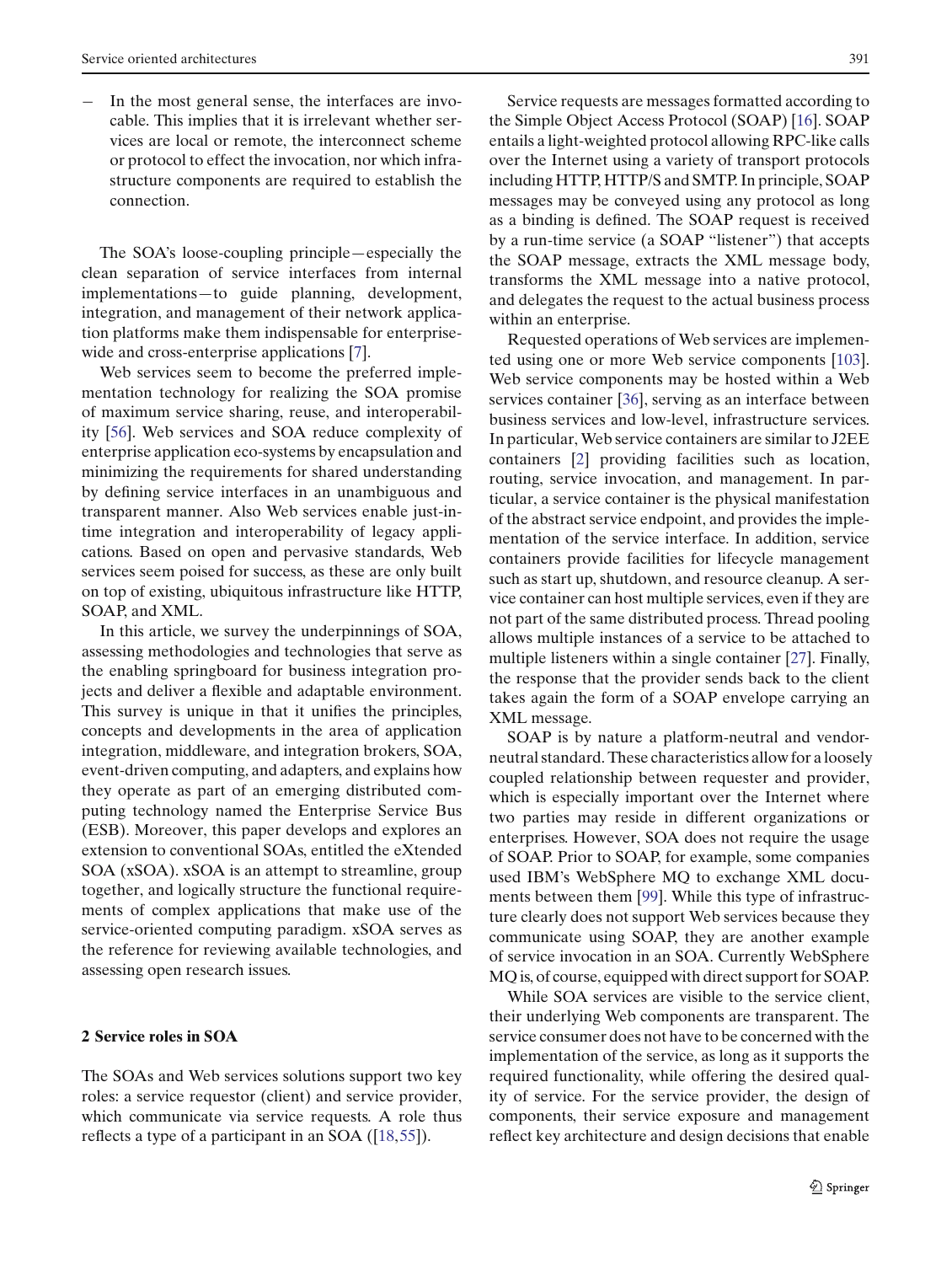*Service Service Service Broker Broker Broker*

> *Service Service Service Client Client Client*



<span id="page-4-0"></span>**Fig. 1** The role of service aggregator

services in SOA. The provider view offers a perspective on how to design the realization of the component that offers the services; its architectural decisions and designs.

The process of a service requester having to directly interact with a service provider exposes service requesters to the potential complexity of discovering, exploring, negotiating, and reserving services between different service providers. An alternative approach is for an organization to provide this combined functionality directly to the service requester. This service role combines the role of service requester and provider, and is labeled as a service aggregator [\[73\]](#page-27-3). The service aggregator thus performs a dual role. First, it acts as an application service provider as it offers a complete "service" solution by creating composite, higher-level services, which it provides to the service client. Service aggregators can accomplish this composition using specialized composition languages like BPEL [\[4\]](#page-25-3) and BPML [\[5](#page-25-4)]. Second, it acts as a service requester as it may need to request and reserve services from other service providers. This process is shown in Fig. [1.](#page-4-0)

While service aggregation may offer direct benefits to the requester, it is a form of service brokering that offers a convenience function—all the required services are grouped "under one roof". However, an important question that needs to be addressed is how does a service requester determine which one out of a number of potential application service providers, should be selected for their service offerings? The service requester could retain the right to select an application service provider based on those that can be discovered from a registry service, such as the UDDI [\[94\]](#page-27-4). SOA technologies, such as UDDI, and security and privacy standards such as SAML [\[39](#page-26-10)] and WS-Trust [\[3\]](#page-25-5), introduce another role which addresses these issues, called a service broker [\[31\]](#page-26-11).

Service brokers are trusted parties that force service providers to adhere to information practices that comply

<span id="page-4-1"></span>

*Service Service Service Provider Provider Provider*

with privacy laws and regulations, or in the absence of such laws, industry best practices. In this way, brokersanctioned service providers are guaranteed to offer services that are in compliance with local regulations and create a more trusted relationship with customers and partners. A service broker maintains an index of available service providers. The service broker is able to "add value" to its registry of application service providers by providing additional information about their services. This may include differences about the reliability, trustworthiness, the quality of the service, service level agreements, and possible compensation routes to name a few.

Figure [2](#page-4-1) shows an SOA where a service broker serves as an intermediary that is interposed between service requesters and service providers. Figure [2](#page-4-1) falls under this category with the service registry (UDDI operator) being a specialized instance of a service broker. Under this configuration, the UDDI registry serves as a broker where the service providers publish the definitions of the services they offer using WSDL and where the service requestors find information about the services available.

# **3 Enterprise service bus**

Essentially, Web services denote an important technology for implementing SOAs; however, other more conventional programing languages or middleware platforms may be adopted as well [\[91\]](#page-27-5). In particular, all technologies that directly implement service interfaces with WSDL, and communicate with XML messages, can be involved in SOA. As indicated earlier, other technologies such as, for instance, established middleware technologies like J2EE, CORBA, and IBM's WebSphere MQ, can now also participate in an SOA, using new features that work with WSDL.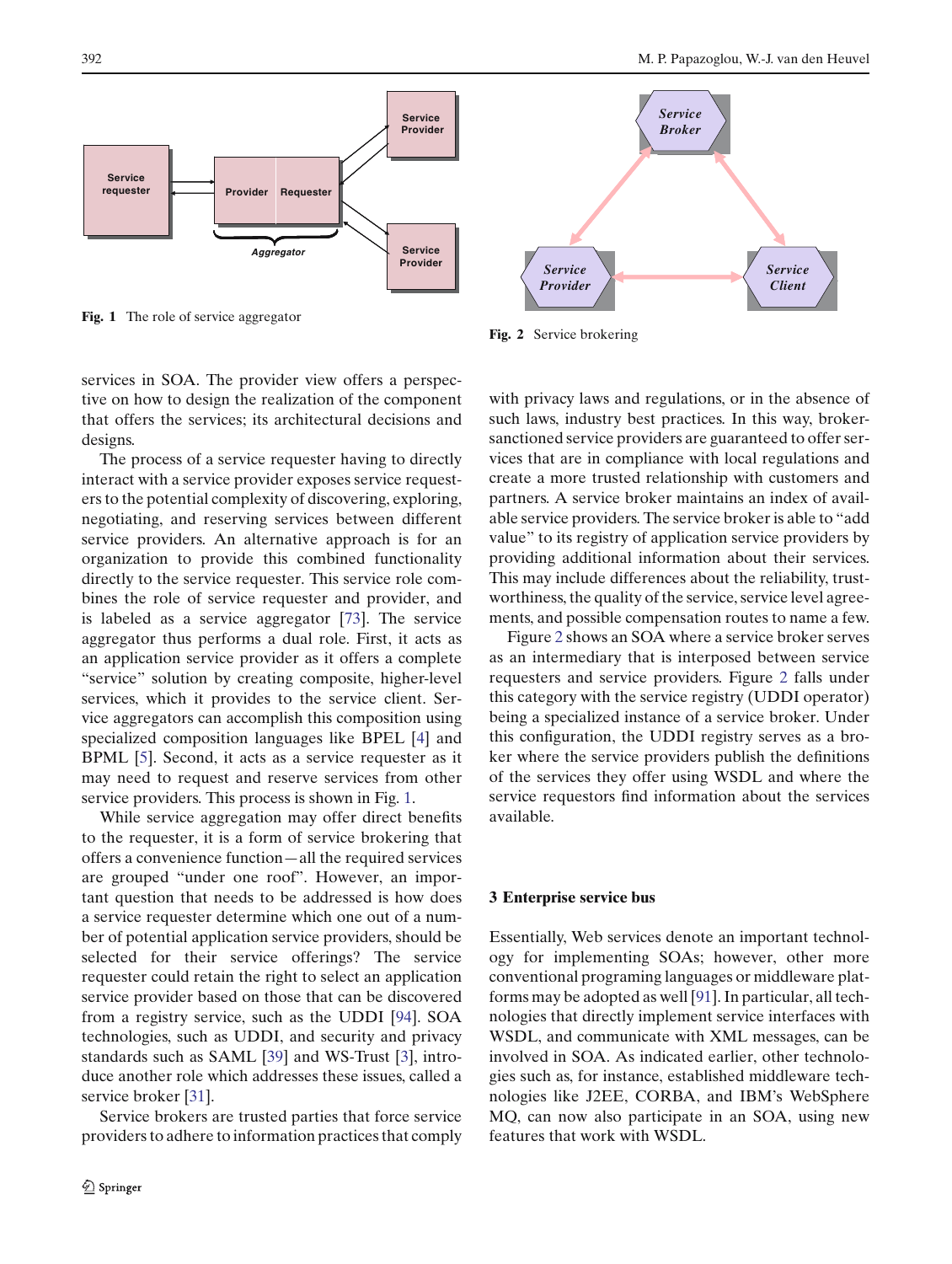<span id="page-5-0"></span>



Fundamentally, there are only two options for solving technology and information model mismatches:

- 1. Build the client module to conform exactly to the characteristics of every server module that it will invoke.
- 2. Insert a layer of communication and integration logic between the client and server modules.

The first approach requires to "develop an interface" for each connection, resulting in a point-to-point topology. This topology has long been known to be hard to manage and maintain as it introduces a tighter form of coupling to harmonize transport protocols, document formats, interaction styles, etc. [\[61\]](#page-27-6). This makes it harder to change either of the two systems involved in an interchange without impacting other systems. In addition, point-to-point integration is not scalable and very complex as the number of integration points increases as the number of systems increases and can quickly become unmanageable. Hence, the broad use of Enterprise Application Integration middleware supporting a variety of hub-and-spoke integration patterns [\[74\]](#page-27-7). This leaves the second approach as the most viable alternative.

The second approach introduces an integration layer that must support interoperability among, and coexist with deployed infrastructure and applications. The requirements to provide an appropriately capable and manageable integration infrastructure for Web services and SOA are coalescing into the concept of the ESB ([\[27](#page-26-9),[82\]](#page-27-8)). The ESB exhibits two prominent features [\[52](#page-26-12)]. Firstly, it promotes loose coupling of the systems taking part in an integration. Secondly, the ESB can break up the integration logic into distinct easily manageable pieces.

The ESB is an open, standards-based message bus designed to enable the implementation, deployment,

and management of SOA-based solutions with a focus on assembling, deploying, and managing distributed SOA. The ESB provides the distributed processing, standards-based integration, and enterprise-class backbone required by the extended enterprise [\[52\]](#page-26-12). The ESB is designed to provide interoperability between largegrained applications and other components via standards-based adapters and interfaces. The bus functions as both transport and transformation facilitator to allow distribution of these services over disparate systems and computing environments.

Conceptually, the ESB has evolved from the storeand-forward mechanism found in middleware products, e.g., Message Oriented Middleware, and combines conventional EAI technologies with Web services, XSLT [\[98](#page-27-9)], orchestration, and choreography technologies, e.g., BPEL, WS-CDL, and ebXML BPSS. Physically, an ESB provides an implementation backbone for an SOA. It establishes proper control of messaging as well as applies the needs of security, policy, reliability, and accounting, in an SOA architecture. The ESB, is responsible for the proper control, flow, and translations of all messages between services, using any number of possible messaging protocols. An ESB pulls together applications and discrete integration components to create assemblies of services to form composite business processes, which in turn automate business functions in an enterprise.

Figure [3](#page-5-0) depicts a simplified architecture of an ESB that integrates a J2EE application using JMS, a .NET application using a C# client, an MQ application that interfaces with legacy applications, as well as external applications and data sources using Web services. An ESB, as portrayed in Fig. [3,](#page-5-0) enables the more efficient value-added integration of a number of different application components, by positioning them behind a service-oriented facade and by applying Web services technology. In this figure, a distributed query engine, which is normally based on XQuery [\[14](#page-25-6)] or SQL, enables the creation of data services to abstract the complexity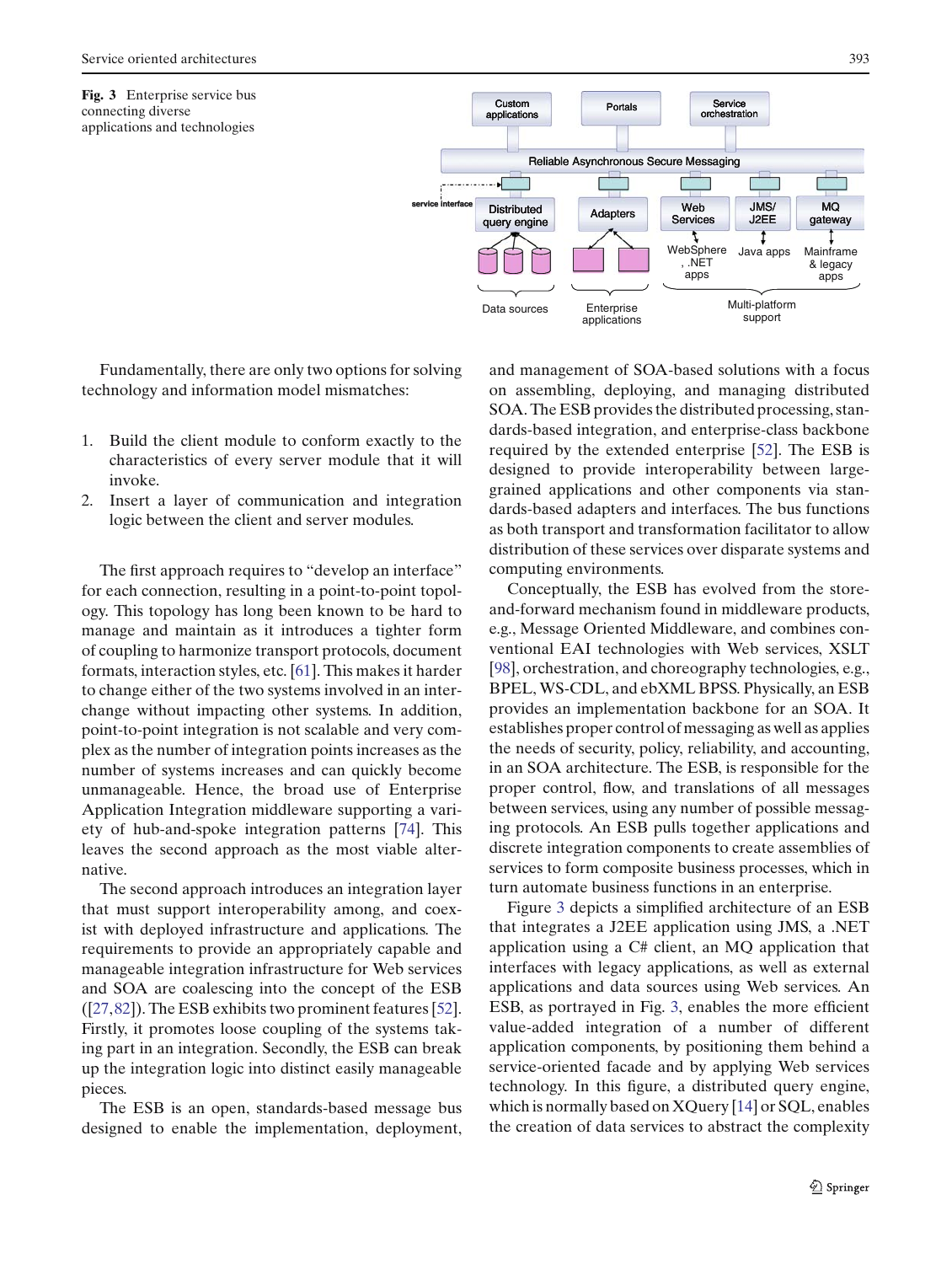of underlying data sources. A portal in Fig. [3](#page-5-0) is a userfacing aggregation point of a variety resources represented as services, e.g., retail, divisional, corporate employee, and business partner portals.

Endpoints in the ESB, depicted in Fig. [3,](#page-5-0) provide abstraction of physical destination and connection information (like TCP/IP hostname and port number) transcending plumbing level integration capabilities of traditional, tightly coupled, distributed software components. Endpoints allow services to communicate using logical connection names, which an ESB will map to actual physical network destinations at runtime. This destination independence offers the services that are connected to the ESB, the ability to be upgraded, moved, or replaced without having to modify code and disrupt existing ESB applications. For instance, an existing ESB invoicing service could be easily upgraded by a new service, without disrupting the execution of other applications. Additionally, duplicate processes can be set up to handle fail-over if a service is not available. Endpoints also provide the asynchronous and highly reliable communication between service containers. The endpoints can be configured to use several levels of quality of service, which guarantee communication despite network failures and outages [\[27](#page-26-9)].

To successfully build and deploy a distributed SOA, there are four primary aspects that need to be addressed:

- 1. *Service enablement* Each discrete application needs to be exposed as a service.
- 2. *Service orchestration* Distributed services need to be configured and orchestrated in a unified and clearly defined distributed process.
- 3. *Deployment* Emphasis should be shifted from test to the production environment, addressing security, reliability, and scalability concerns.
- 4. *Management* Services must be audited, maintained and reconfigured. The latter requirements requires that corresponding changes in processes must be made without rewriting the services or underlying application.

Services can be programed using application development tools (like Microsoft .NET, Borland JBuilder, or BEAWebLogicWorkshop), which allow new or existing distributed applications to be exposed as Web services. Technologies like J2EE Connector Architecture (JCA) may also be used to create services by integrating packaged applications (like ERP systems), which would then be exposed as services.

To achieve its operational objectives, the ESB draws from traditional EAI broker functionality in that it provides integration services such as connectivity and routing of messages based on business rules, data transformation, and adapters to applications [\[28\]](#page-26-13). These capabilities are themselves SOA-based in that they are spread out across the bus in a highly distributed fashion and hosted in separately deployable service containers. This is crucial difference from traditional integration brokers, which are usually highly centralized and monolithic in nature [\[74](#page-27-7)]. The SOA approach allows for the selective deployment of integration broker functionality exactly where it is needed with no additional over-bloating. The distributed nature of the ESB container model allows individual event-driven services to plugged into the ESB backbone on an as needed basis, be highly decentralized and work together in a highly distributed fashion, while they are scaled independently from one another. This is illustrated in Fig. [3](#page-5-0) where applications running on different platforms are abstractly decoupled from each other, and can be connected together through the bus as logical endpoints that are exposed as event-driven services.

# 3.1 Event-driven SOA

In the enterprise context, business events, e.g., a customer order, the arrival of a shipment at a loading dock, or the payment of a bill, may affect the normal course of a business process at any point in time [\[64\]](#page-27-10). This implies that business processes cannot be designed a priori assuming that events are predetermined following a particular flow, but must be defined dynamically, driven by incoming, parallel and a synchronous event flows. Supporting enterprise applications then must communicate using an event-driven SOA ([\[27](#page-26-9),[89\]](#page-27-11)). An eventdriven SOA thus denotes an architectural approach on how enterprises could implement an SOA, respecting the highly volatile nature of business events. An ESB requires that applications and event-driven services are tied together in the context of an SOA in a loosely coupled fashion. This allows them to operate independently from each other while still providing value to a broader business function [\[28](#page-26-13)].

In an ESB-enabled event-driven SOA, applications and services are treated as abstract service endpoints, which can readily respond to asynchronous events [\[28](#page-26-13)]. The event-driven SOA provides a means of abstracting away from the details of underlying service connectivity and protocols.

Services in this SOA variant are not required to understand protocol implementations or have any knowledge on routing of messages to other services. An event source typically sends messages through some middleware integration mechanism like an ESB, and then the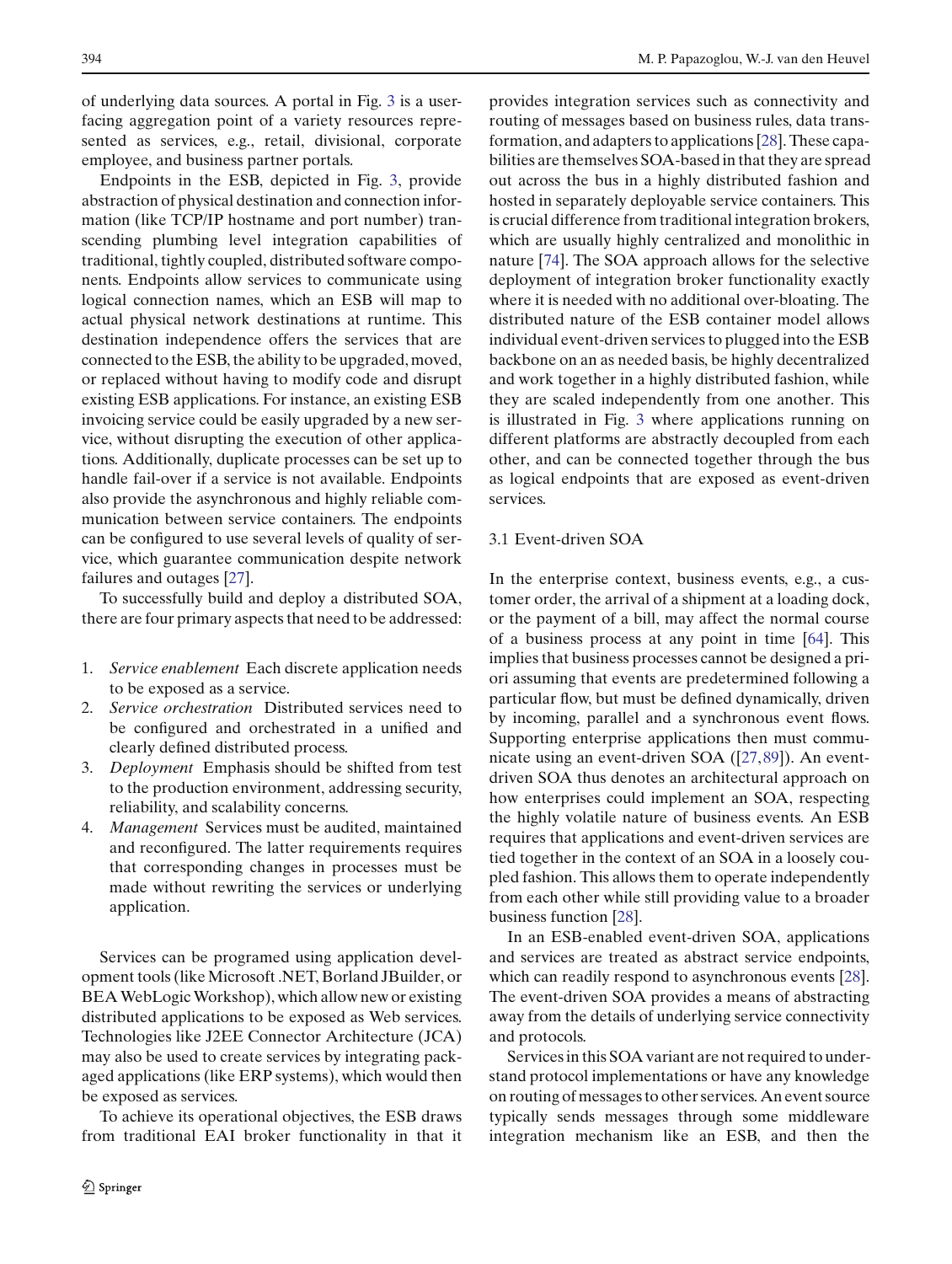<span id="page-7-0"></span>



middleware publishes the messages to the services that have subscribed to the events. The event itself encapsulates an activity, constituting a complete description of a specific action. To achieve its functionality, the ESB supports both the established Web services technologies, including, SOAP, WSDL, and BPEL, as well as emerging standards such as WS-ReliableMessaging [\[49](#page-26-14)] and WS-Notification [\[44](#page-26-15)].

As we already explained earlier in the previous section, in a brokered SOA (see Fig. [2\)](#page-4-1) the only dependency between the provider and client of a service is the service contract (described in WSDL), which the third-party service registry advertises. The dependency between the service provider and the service client is a run-time dependency, not a compile-time dependency. The client obtains and uses all the information it needs about the service at run-time. The service interfaces are discovered dynamically, and messages are constructed dynamically. The service consumer does not know the format of the request message or response message or the location of the service until it needs a particular service.

Service contracts and other associated meta-data, including meta-data about policies and agreements [\[33](#page-26-16)], lay the groundwork for enterprise SOAs that involve many clients operating with a complex, heterogeneous application infrastructure. However, many of today's SOA implementations are not that elaborate. In many cases, when small or medium enterprises implement SOA, neither service interfaces in WSDL nor UDDI look-ups tend to be available. This is often either due to the fact that the SOA in place provides for limited functionality or because sufficient security arrangements are not yet in place. In these cases, an event-driven SOA provides a more lightweight, straightforward set of technologies to build and maintain the service abstraction for client applications [\[13](#page-25-7)].

To achieve a more lightweight arrangement an eventdriven SOA requires that two participants in an event (server and client) be fully decoupled [\[13\]](#page-25-7), not just loosely coupled. With fully decoupled exchanges the two participants in an event need not have any knowledge about each other, before engaging in some business transaction. In this case, there is no need for a service (WSDL) contract that explicates the behavior of a server to the client. The only relationship is indirect, through the ESB, to which clients and servers are subscribed as subscribers and publishers of events. Despite the notion of decoupling in event-driven SOA, recipients of events require meta-data about those events. The publishers of the events often organize them on the basis of some (topical) taxonomy, which is a form of meta-data. Alternatively, meta-data is available about the event, including its size, format, etc. In contrast to service interfaces, however, meta-data that is associated with events is generated on an ad hoc basis, instead of being static and predefined. In particular, ad hoc metadata describe published events that consumers can subscribe to, the interfaces that service clients and providers exhibit as well as the messages they exchange, and even the agreed format and context of those meta-data, without falling into the formal service contracts themselves.

To effectively orchestrate the behavior of services in a distributed process, the ESB infrastructure includes a distributed processing framework and XML-based services. To exemplify these features, a simplified distributed procurement business process as shown in Fig. [4,](#page-7-0) will be configured and deployed using an ESB. The figure shows that when an automated inventory system triggers a replenishment signal, an automated procurement process flow is triggered and a series of logical steps need to be performed. First the sourcing service queries the enterprise's supplier reference database to determine the list of possible suppliers, who could be prioritized on the basis of existing contracts and supplier metrics. A supplier is then chosen based on some criterion and the purchase order is automatically generated in an ERP purchasing module and is sent the vendor of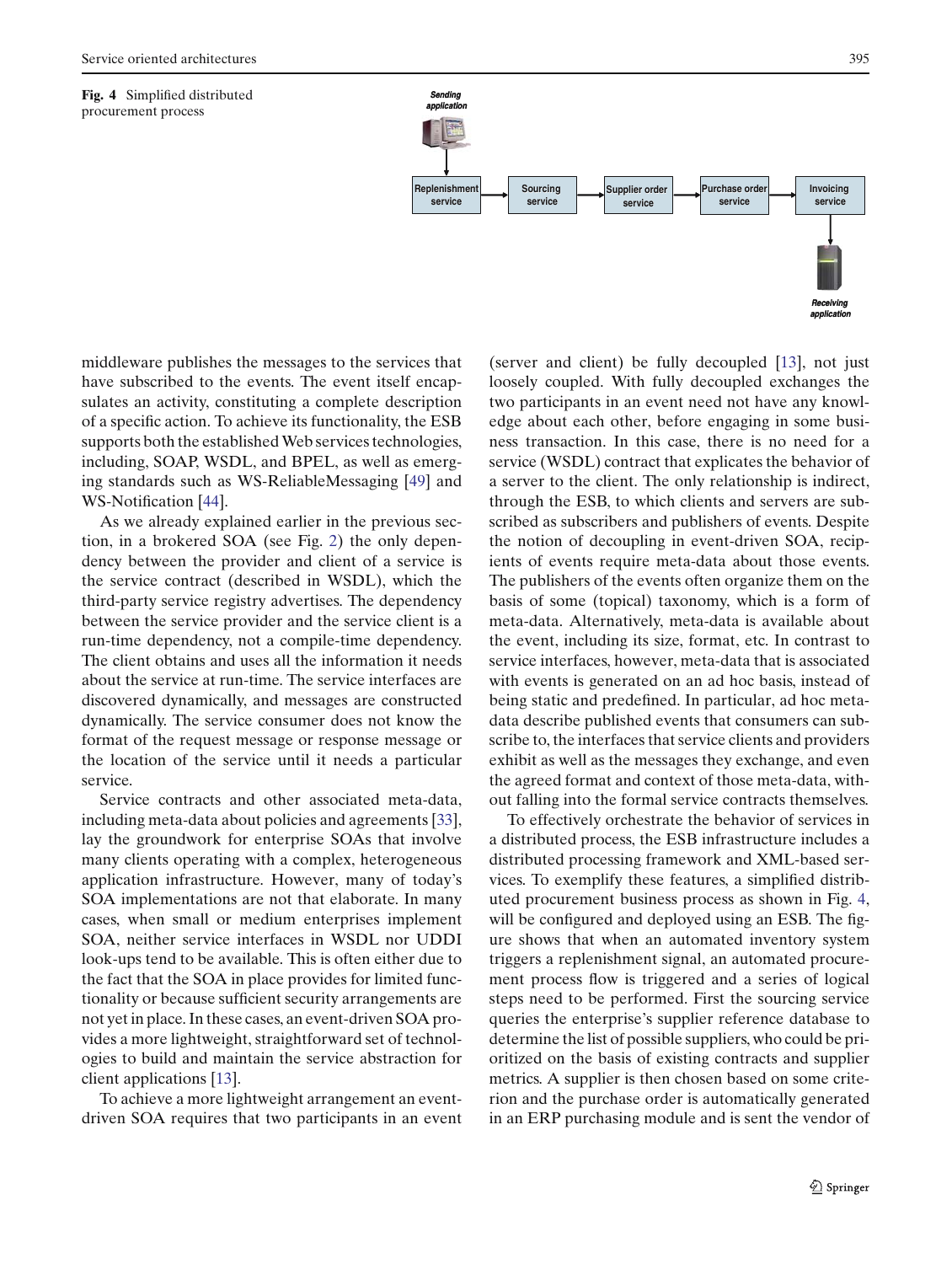<span id="page-8-0"></span>



choice. Finally, this vendor uses an invoicing service to bill the customer.

The ESB distributed processing infrastructure is aware of applications and services and uses contentbased routing facilities to make informed decisions about how to communicate with them. The services that are part of the distributed procurement business process depicted in Fig. [4](#page-7-0) can be seen in use in Fig. [5.](#page-8-0) For this example, the inventory is assumed to be out of stock, and the replenishment message is routed to a supplier order service. Although this figure shows only a single supplier order service as part of the inventory, in reality a plethora of supplier services may exist. The supplier order service, which executes a remote Web service at a chosen supplier to fulfil the order, generates its output in an XML message format that is not understood by the purchase order service. To avoid heterogeneity problems, the message from the supplier order service leverages the ESB's transformation service to convert the XML into a format that is acceptable by the purchase order service. Fig. [5](#page-8-0) also shows that JCA is used within the ESB to allow legacy applications, such as credit check service, to be placed onto the ESB through JCA resource adapters.

Once services that are part of the distributed procurement business process depicted in Fig. [4](#page-7-0) have been chained together, it is essential to provide a way to manage and reconfigure them to react to changes in business processes. Ideally, this could be achieved through a sophisticated graphical business process management tool that can be used to configure, deploy, and manage

services and endpoints. This allows the free movement and reconfiguration of services without requiring rewriting or modifying the services themselves.

# 3.2 Key capabilities

In order to implement an SOA, both applications and infrastructure must support SOA principles (see Sect. [1\)](#page-1-0). Enabling an application for SOA involves the creation of service interfaces to existing or new functions, either directly or through the use of adaptors. Enabling the infrastructure, at the most basic level, involves provision of the capabilities to route and deliver service requests to the correct service provider. However, it is also vital that the infrastructure supports safe substitution of one service implementation by another, without any effect to the clients of that service. This requires not only that the service interfaces be specified according to SOA principles, but also that the infrastructure allows client code to invoke services irrespectively of the service location and the communication protocol involved. Such service routing and substitution are among the many capabilities of the ESB. Additional capabilities can be found in the following list that describes detailed functional requirements for an ESB.

We consider the following ESB capabilities list to be necessary to support the functions of a useful and meaningful ESB. Some of the ESB functional requirements described in the list below have also been discussed by other authors such as ([\[23](#page-26-17),[27](#page-26-9)[,47](#page-26-4),[79\]](#page-27-12)).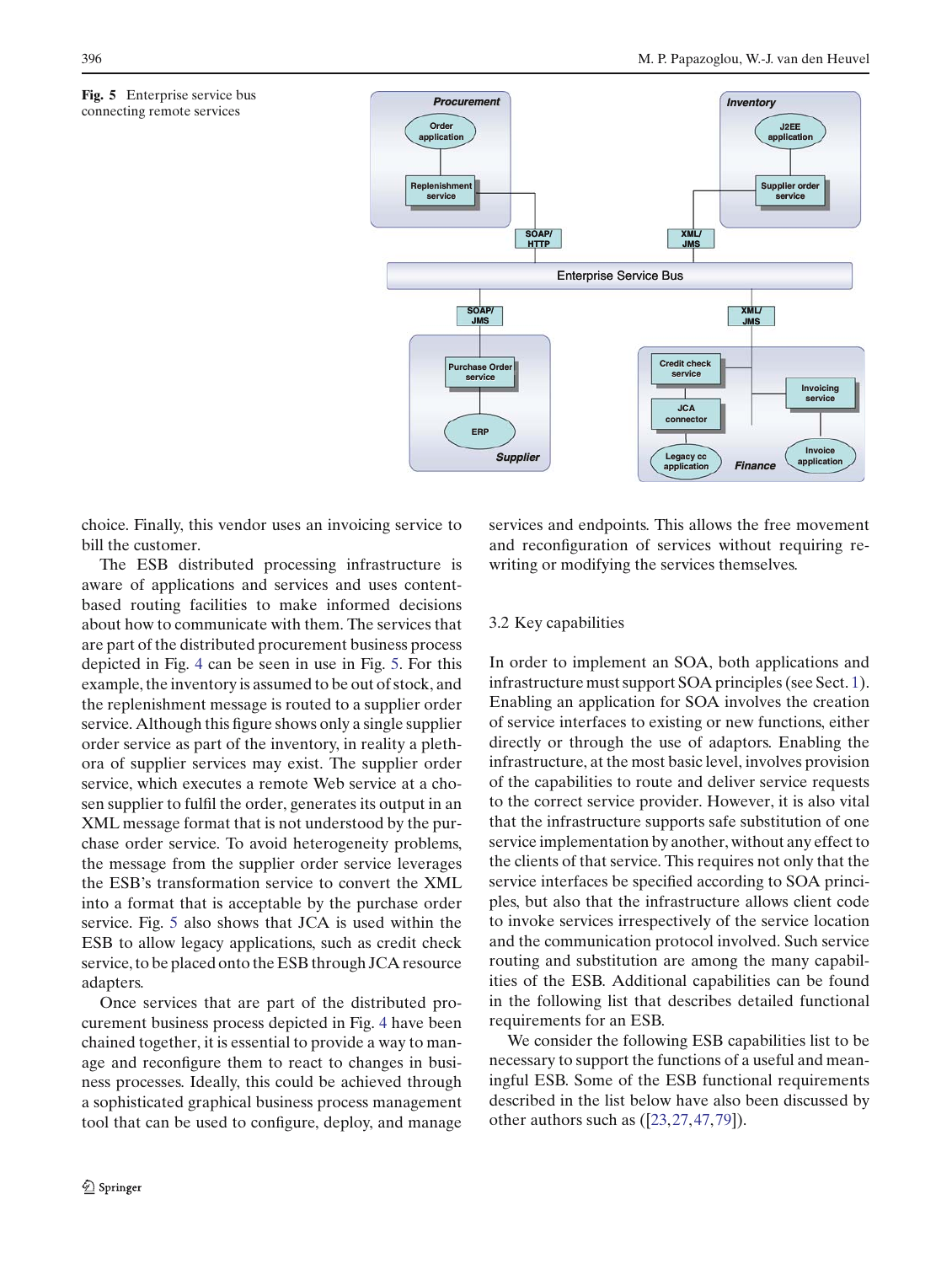- − *Leveraging existing assets* Legacy applications are technically obsolete mission critical elements of an organization's infrastructure—as they form the core of larger enterprise's business processes—but are too frail to modify and too important to discard and thus must be reused. Strategically, the objective is to build a new architecture that will yield all the value hoped for, but tactically, legacy assets must be leveraged and integrated with modern technologies and applications.
- − *Service communication capabilities* A critical ability of the ESB is to route service interactions through a variety of protocols, and to transform from one protocol to another where necessary. Another important aspect of an ESB implementation is the capacity to support service messaging models consistent with the SOA interfaces, as well as the ability of transmitting the required interaction context, such as security, transaction, or message correlation information.
- − *Dynamic connectivity capabilities* Dynamic connectivity pertains to the ability to connect to Web services dynamically without using a separate static API or proxy for each service.Most enterprise applications today operate on a static connectivity mode, requiring some static piece of code for each service. Dynamic service connectivity is the key capability for a successful ESB implementation. The dynamic connectivity API is the same regardless of the service implementation protocol (Web services, JMS, EJB/RMI, etc.).
- − *Topic/content-based routing capabilities* The ESB should be equipped with routing mechanisms to facilitate not only topic-based routing but also, more sophisticated, content-based routing. Topic-based routing assumes that messages can be grouped into fixed, topical classes, so that subscribers can explicate interest in a topic and as a consequence receive messages associated with that topic [\[71](#page-27-13)]. Contentbased routing on the other hand allows subscriptions on constraints of actual properties (attributes) of business events. The content of the message thus determines their routing to different endpoints in the ESB infrastructure. For example, if a manufacturer provides a wide variety of products to its customers, only some of which are made in-house, depending on the product ordered it might be necessary to direct the message to an external supplier, or route it to be processed by an internal warehouse fulfilment service. In a typical application, a message is routed by opening it up and applying a set of rules to its content to determine the parties interested in its content. Content-based routing is often dependant on the message constructed in XML, and will

usually be built on top of Message Oriented Middleware, or JMS based messaging. Such ESB capabilities could be based on emerging standard efforts such as WS-Notification.

- WS-Notification defines a general, topic-based Web service system for publish and subscribe interactions, which relies on the WS-Resource framework [\[43](#page-26-18)]. WS-Notification [\[44](#page-26-15)] is a family of related specifications that define a standard Web services approach to notification using a topic-based publish/subscribe pattern. The WS-Notification specification defines standard message exchanges to be implemented by service providers that wish to participate in notifications and standard message exchanges—allowing publication of messages from entities that are not themselves service providers. It also allows expressing operational requirements expected of service providers and requesters that participate in notifications. WS-Notification allows notification messages to be attached to WSDL Port-Types. The current WS-Notification specification provides support for both brokered as well as peerto-peer publish/subscribe.
- − *Endpoint discovery with multiple quality of service capabilities* The ESB should support the fundamental SOA need to discover, locate, and bind to services. Increasingly these capabilities will be based around Web services standards such as WSDL, SOAP, UDDI, and WS-PolicyFramework. As many network endpoints can implement the same service contract, the ESB should support service interactions with different values to the business. Several scenarios make it desirable for the client to select the best endpoint at run-time, rather than hardcoding endpoints at build time. The ESB should therefore be capable of supporting various qualities of service. Clients can query a Web service, such as an organizational UDDI service, to discover the best instance with which to interact based on QoS properties. Ideally, these capabilities should be controlled by declarative policies associated with the services involved using a policy standard such as the WS-PolicyFramework [\[9](#page-25-8)].
- − *Integration capabilities* To support SOA in a heterogeneous environment, the ESB needs to integrate with a variety of systems that do not directly support service-style interactions. These may include legacy systems, packaged applications, COTS components, etc.When assessing the integration requirements for ESB, several types or "styles" of integration must be considered. Due their importance ESB integration styles are discussed in some detail later in this article.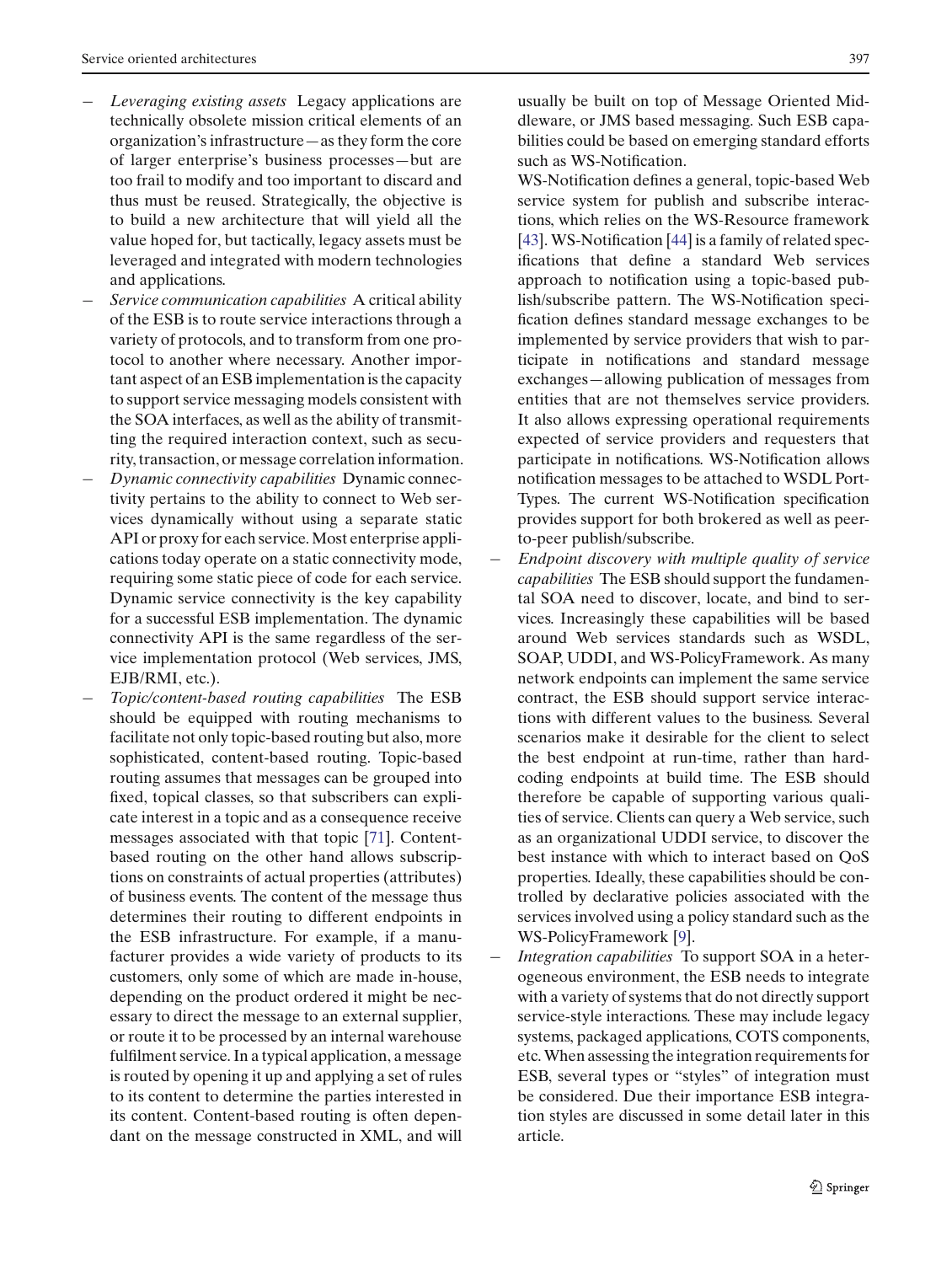- − *Transformation capabilities* The various components hooked into the ESB have their own expectations of messaging models and data formats, and these might differ from other components. A major source of value in an ESB is that it shields any individual component from any knowledge of the implementation details of any other component. The ESB transformation services make it possible to ensure that messages and data received by any component is in the format it expects, thereby removing the burden to make changes. The ESB plays a major role in transformations between different, heterogenous data and messaging models, whether between legacy data formats (e.g., a COBOL/VSAM application, running on an OS/390 host) and XML, between basic XML formats, and Web services messages, or between different XML formats (e.g., transforming an industry standard XML message to a proprietary or custom XML format).
- − *Reliable messaging capabilities* Reliable messaging refers to the ability to queue service request messages and ensure guaranteed delivery of these messages to the destination. It also includes the ability to respond, if necessary, back to the requestor with response messages. Reliable messaging supports asynchronous store-and-forward delivery as well as guaranteed delivery capabilities. Primarily used for handling events, this capability is crucial for responding to clients in an asynchronous manner, and for a successful ESB implementation.
- − *Security capabilities* Generically handling and enforcing security is a key success factor for ESB implementations. The ESB needs to both provide a security model to service consumers and integrate with the (potentially varied) security models of service providers. Both point-to-point (e.g., SSL encryption) and end-to-end security capabilities will be required. These end-to-end security capabilities include federated authentication, which intercepts service requests and adds the appropriate username and credentials; validation of each service request and authorization to make sure that the sender has the appropriate privilege to access the service; and, lastly, encryption/decryption of XML content at the element level for both message requests and responses. To address these intricate security requirements trust models, WS-Security [\[8](#page-25-9)] and other security related standards have been developed.
- − *Long running process and transaction capabilities* Service-orientation, as opposed to distributed object architectures such as .NET or J2EE, make it possible to more closely reflect real-world processes and relationships. It is believed that SOA represents a

much more natural way to model and build software that solves real-world business processing needs [\[7](#page-25-1)]. Accordingly, the ESB should provide the ability to support business processes and long running services—services that tend to run for long duration, exchanging message (conversation) as they progress. Typical examples are an online reservation system, which interacts with the user as well as various service providers (airline ticketing, car reservation, hotel reservation, etc.).

In addition, it is of vital importance that the ESB provides certain transactional guarantees.More specifically, the ESB needs to be able to provide a means for various applications to interact and message with each other and to recover should some form of technical or process failure occur. The challenge at hand is to ensure that complex transactions are handled in a highly reliable manner and if failure should occur, transactions should be capable of rolling back processing to the original, pre-request state.

− *Management and monitoring capabilities* In an SOA environment, applications cross system (and even organizational) boundaries, they overlap, and they can change over time. Managing these applications is a serious challenge [\[6](#page-25-10)]. Examples include dynamic load balancing, fail-over when primary systems go down, and achieving topological or geographic affinity between the client and the service instance, and so on. Effective systems and application management in an ESB require a management framework that is consistent across an increasingly heterogeneous set of participating component systems, while supporting complex aggregate (cross-component) management use cases, like dynamic resource provisioning and demand-based routing, service-level agreement enforcement in conjunction with policybased behavior. The latter implies the ability to select service providers dynamically based on the quality of service they offer compared to the business value of individual transactions.

An additional requirement for a successful ESB implementation is the ability to monitor the health, capacity, and performance of services. Monitoring is the ability to track service activities that take place via the bus and accommodate visibility into various metrics and statistics. Of particular significance is the ability to be able to spot problems and exceptions in the business processes and move toward resolving them as soon as they occur. Process monitoring capabilities are currently provided by toolsets in platforms for developing, deploying and managing service applications, such as, for instance, Web-Logic Workshop.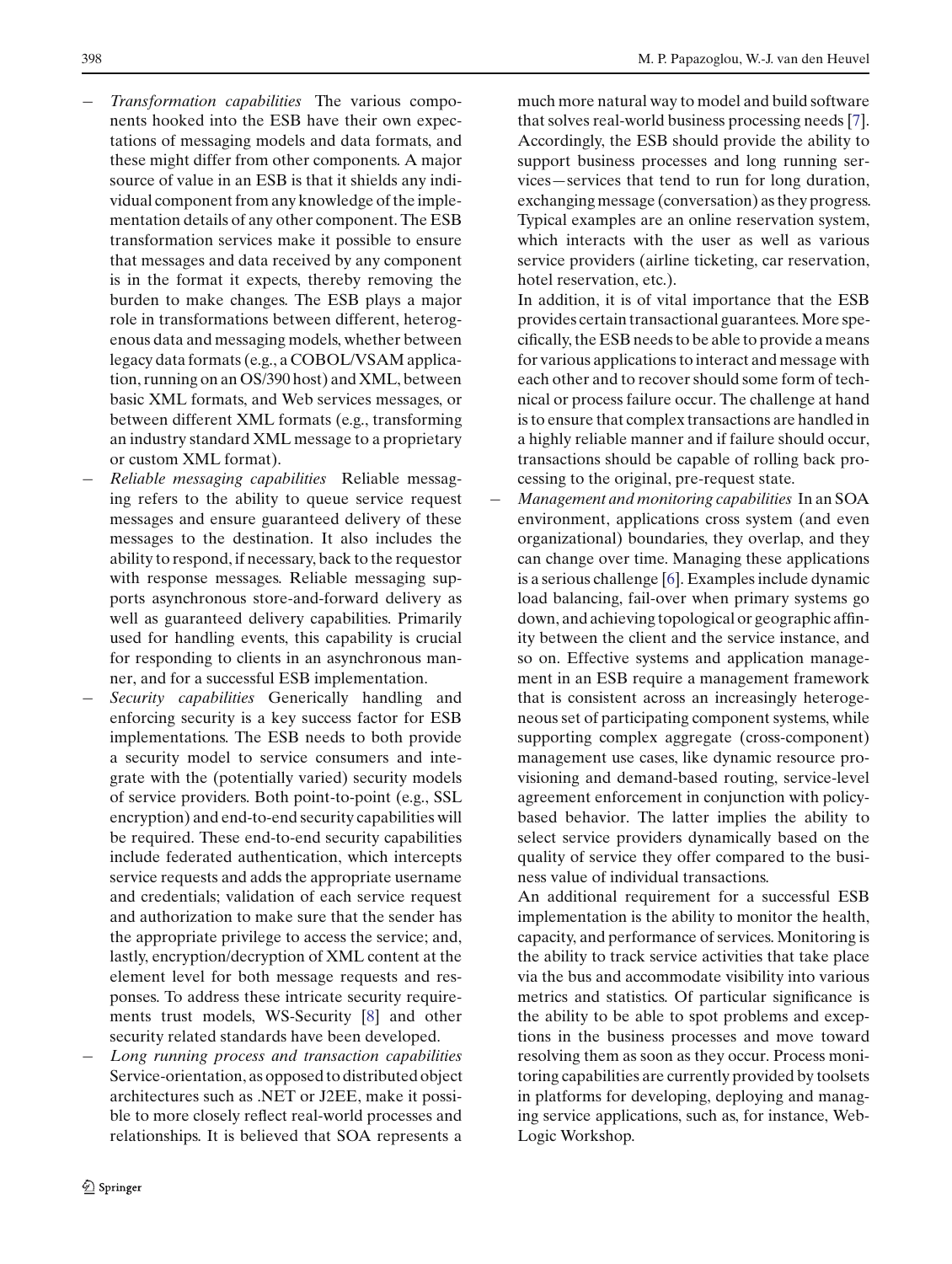− *Scalability capabilities* With a widely distributed SOA, there will be the need to scale some of the services or the entire infrastructure to meet integration demands. For example, transformation services are typically very resource intensive and may require multiple instances across two or more computing nodes. At the same time, it is necessary to create an infrastructure that can support the large nodes present in a global service network. The loose coupled nature of an SOA requires that the ESB uses a decentralized model to provide a cost effective solution that promotes flexibility in scaling any aspect of the integration network. A decentralized architecture enables independent scalability of individual services as well as the communications infrastructure itself.

As ESB integration capabilities in the above list are central in understanding the material that follows and a key element of the ESB when performing serviceoriented integration, we shall consider them in some detail in the remainder of this section.

# 3.3 Integration solutions

ESBs employ a service-oriented integration solution that leverages among other issues open standards, loose coupling, and the dynamic description and discovery capabilities of Web services to reduce the complexity, cost, and risk of integration. Other salient characteristics of the ESB architectural integration style are that it is technology agnostic and can reuse functionality in existing applications to support new application development. There is a series of important technical requirements that need to be addressed by a service-oriented integration solution ([\[47,](#page-26-4)[52](#page-26-12)]). These include:

*Integration at the presentation-tier* Integration at the presentation-tier is concerned with how the complete set of applications and services a given user accesses are fabricating a highly distributed yet unified portal framework that provides a usable, efficient, uniform, and consistent presentation-tier. In this way, the ESB can provide one face to the users resulting in consistent user experience, with unified information delivery while allowing underlying applications remain distributed. Two complementary industry standards that are emerging in the portal space can assist with these efforts [\[57](#page-26-19)]:

1. JSR 168 This is an industry standard that defines a standard way to develop portlets. It allows portlets to be interoperable across portal vendors. For example, portlets developed for BEA WebLogic Portal can be interoperable with IBM Portal. This allows organizations to have a lower dependency on the portal product vendor.

2. WSRP (Web Service for Remote Portals) This is an industry standard that allows remote portlets to be developed and consumed in a standard manner and facilitates federated portals. WSRP combines the power of Web services and portal technologies and is fast becoming the major enabling technology for distributed portals in an enterprise.

JSR 168 complements WSRP by dealing with local rather than distributed portlets. A portal page may have certain local portlets which are JSR 168 compliant and some remote, distributed portlets that are executed in a remote container. With JSR 168 and WSRP maturing, the possibility of a true ESB federated portal can become a reality.

*Application connectivity* Application connectivity is an integration style concerned with all types of connectivity that the ESB integration layer must support. At the infrastructure level, this means concerns such as synchronous and asynchronous communications, routing, transformation, high speed distribution of data, and gateways and protocol converters. On the processing level, application connectivity also relates to the visualization of input and output, or sources and sinks.

Visualization signifies the fact that input is received and passed to applications in the ESB in a sourceneutral way. Special purpose front-end device and protocol handlers should make that possible. For connectivity, an ESB can utilize J2EE components such as the Java Message Service for MOM connectivity, and J2EE Connector Architecture for connecting to application adapters. An ESB can also integrate easily with applications built with .NET, COM, C#, C++ and C. In addition, an ESB can integrate easily with any application that supports SOAP and Web services.

*Application integration* Application integration is concerned with building and evolving an integration backbone capability that enables fast assembly and disassembly of business software components. Application integration is an integral part of the assembly process that facilitates strategies which combine legacy applications, acquired packages, external application subscriptions and newly built components. The ESB should focus on a service-based application integration style that enables better-structured integration solutions that deliver:

− Applications comprised interchangeable parts that are designed to be adaptable to business and technology change.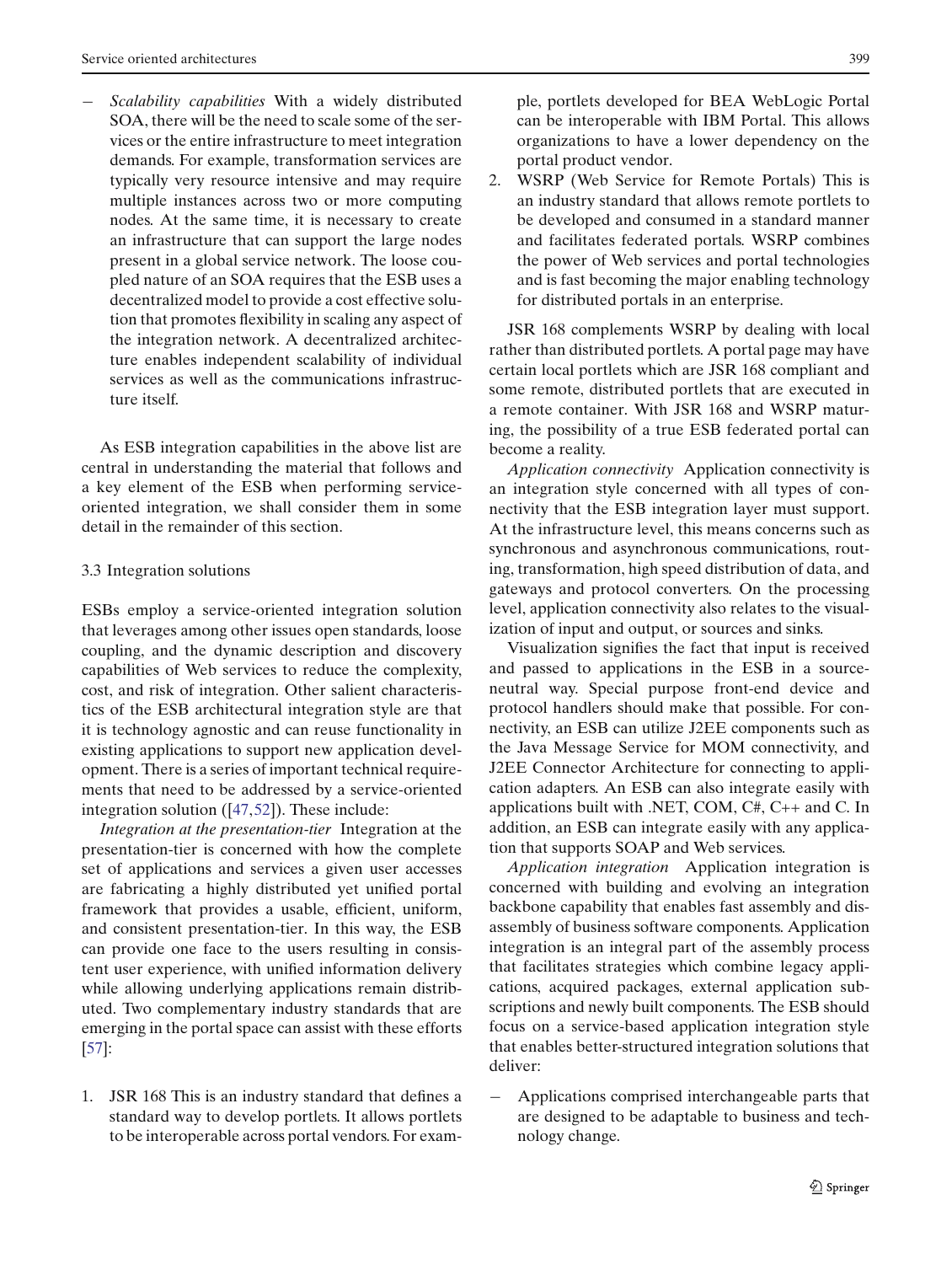- − Evolutionary application portfolios that protect investment and can respond rapidly to new requirements and business processes
- − Integration of various platform and component technologies.

*Process integration* Process integration is concerned with the development of automated processes that map to and provide solutions for business processes, integration of existing applications into business processes, and integrating processes with other processes. Processlevel integration at the level of ESB generally includes the integration of business processes and applications within the enterprise (viz. EAI solutions). It may also involve the integration of whole processes, not simply individual services, from external sources, such as supply chain management or financial services that span multiple institutions (viz. e-Business integration solutions).

*Data integration* Information integration [\[76\]](#page-27-14) is the process of providing a consistent access to all the data in the enterprise, by all the applications that require it, in whatever form they need it, without being restricted by the format, source, or location of the data. This requirement, when implemented, might involve adapters and transformation facilities, aggregation services to merge and reconcile disparate data, e.g., merging two customer profiles, and validation to ensure data consistency, e.g., minimum income should be equal to or exceed a certain threshold. Data should be transformed irrespectively of the formats under which they exist, the operating system that manages the data, and the location where the data are stored.

*Integration design and development methodology* One of the requirements for the application development environment must be that it takes into account all the styles and levels of integration that could be implemented within the enterprise, and provide for their development and deployment. To be truly robust, the development environment must rely on a methodology that clearly prescribes how services and components are designed and built in order to facilitate reuse, eliminate redundancy, and simplify integration, testing, deployment, and maintenance.

All of the styles of integration listed above will have some form of incarnation within any enterprise, even though in some cases they might be simplified or not clearly defined. It is important to note that all integration styles must be considered when embarking on an ESB implementation.

# 3.4 Enabling technologies

In this section, we will review the technological underpinnings of ESBs in some more detail. Fundamentally,

ESBs fuse the following four types of technologies: integration brokers, application servers, business process management, and adapters.

# *3.4.1 Integration brokers*

A prominent technology to interconnect disparate business applications, many of which are home-grown, ERP systems or legacy systems, constitutes integration brokers. Integration brokers come in many manifestations, ranging from early application-to-application brokers to more sophisticated broker topologies managing transactions, security, (resource) adapters and application protocols [\[22\]](#page-26-20). Some examples of commercially available integration brokers include IBM's WebSphere Integration Broker, PeopleSoft's AppConnect, and Sun ONE Integration Server.

Figure [6](#page-13-0) presents a high-level view of the typical architecture for implementing integration broker. In particular, this figure illustrates the use of an integration broker to integrate functions and information from a variety of back-end EIS. To effectively illustrate the workings of the integration broker, we use the simplified distributed procurement process shown in Fig. [4.](#page-7-0) Figure [6](#page-13-0) exemplifies that when an automated inventory system triggers a replenishment signal, an automated procurement process flow is triggered and first the enterprise's supplier reference database is queried to determine the list of possible suppliers, who could be prioritized on the basis of existing contracts and supplier metrics. A supplier is then chosen based and the purchase order is automatically generated in the ERP purchasing module and is sent to the vendor of choice.

The figure illustrates that the integration-broker is the system centrepiece. The integration-broker facilitates information movement between two or more resources (source and target applications, indicated by solid lines) in Fig. [6,](#page-13-0) and accounts for differences in application semantics and heterogeneous platforms. The various existing (or component) EIS, such as customer relationship management, ERP systems, transaction processing monitors, legacy systems, and so on, in this configuration are connected to the integration broker by means of resource adapters. This is indicated by the presence of dotted lines in Fig. [6.](#page-13-0) A resource adapter is used to provide access to a specific EIS. The purpose of the adapters is to provide a reliable insulation layer between application APIs and the messaging infrastructure. These adapters enable non-invasive application integration in a loosely coupled configuration.

Integration brokers are able to share information with a multitude of systems by using an asynchronous, event-driven mechanism thus they constitute an ideal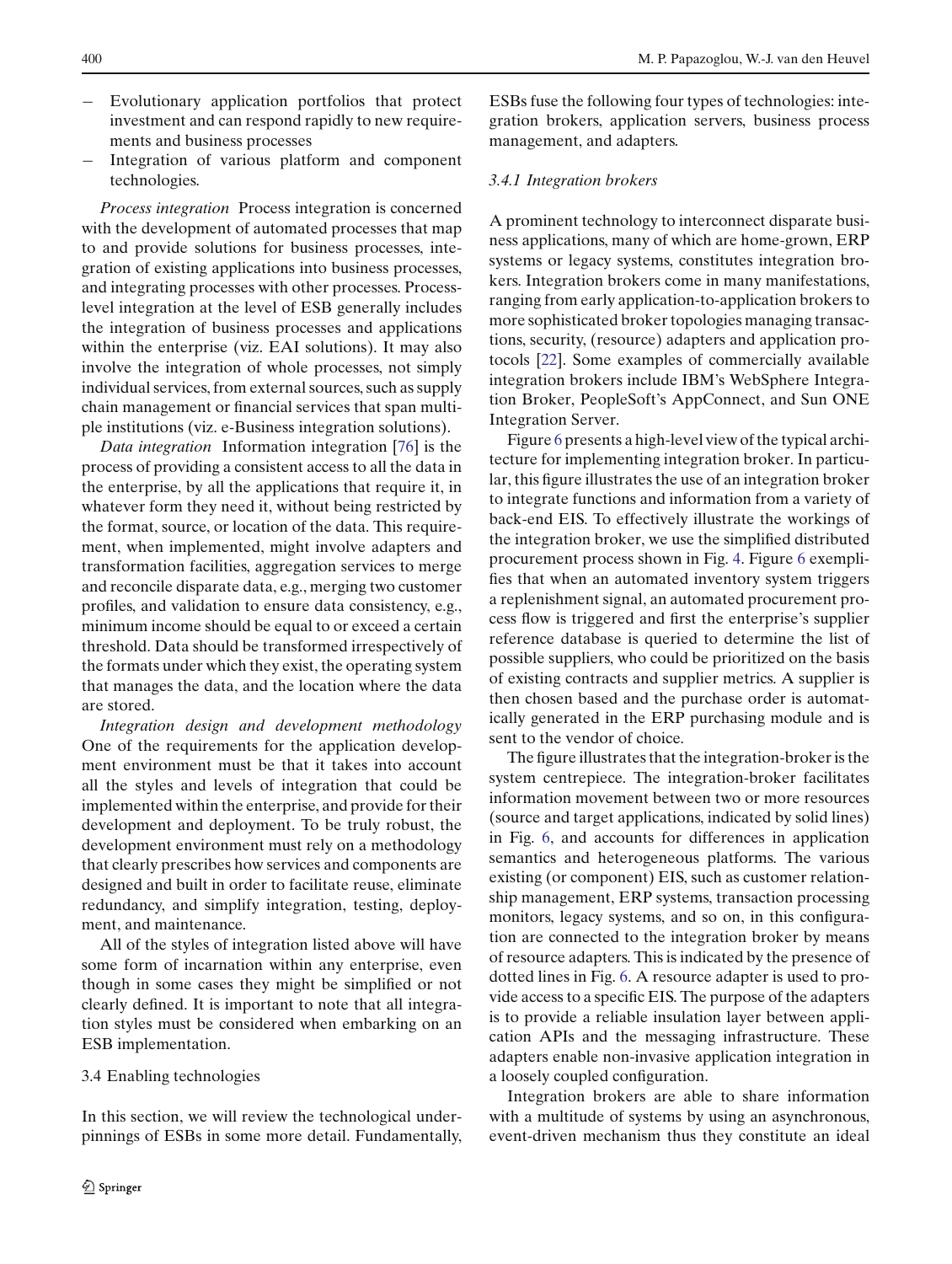

<span id="page-13-0"></span>**Fig. 6** Integration broker integrating disparate back-end systems

support framework for asynchronous business processes. Integration brokers, as realized in enterprise application integration suites, have historically been used for the integration of packaged applications via specific and often heavily customized adapters. Nowadays, this type of middleware is responsible for brokering messages exchanged between multiple applications, providing the ability to transform, store, and route messages, also the ability to apply business rules and respond to events.

The integration broker architecture presents several advantages as it tries to reduce the application integration effort by providing pre-built functionality common to many integration scenarios. The value proposition rests on reuse (in terms of middleware infrastructure and the application integration logic) across multiple applications and initiatives. Modern integration brokers incorporate integration functionality such as transformation facilities, process integration, business process management and trading partner management functionality, packaged adapters, and user-driven applications through front-end capabilities such as Java Server Pages (JSP).

# *3.4.2 Application servers*

Application servers are widely used to develop and deploy back-end server logic. Application servers enable the separation of application (or business) logic and interface processing and also coordinate many resource

connections. The most prominent features of application servers include secure transactional execution environment, load balancing, application-level clustering across multiple servers, failover management should one of these servers break down [\[61](#page-27-6)]. In addition, application servers provide application connectivity and thus access to data and functions associated with EIS applications, such as ERP, CRM, and legacy applications. While application servers are focused on supporting new application development, they do not natively support integration.

Application servers, such as SUN's J2EE [\[85](#page-27-15)], IBM's WebSphere [\[40\]](#page-26-21), and Microsoft's .NET [\[62\]](#page-27-16), typically provide Web connectivity for extending existing solutions and bring transaction processing mechanisms to the Web. In essence, an application server is simply a collection of services that support the development, runtime execution, and management of business logic for Web-enabled applications. The application server middleware enables the functions of handling transactions and extending back-end business data and applications to the Web. Application servers retrieve information from many existing enterprise systems and expose them through a single interface, typically a Web browser. This makes application servers ideal for portal-based EAI development. Unlike integration brokers, they do not integrate back-end systems directly.

Because application servers were created for Web-based transactions and application development and because of their ability to provide componentbased integration to back-end applications, they are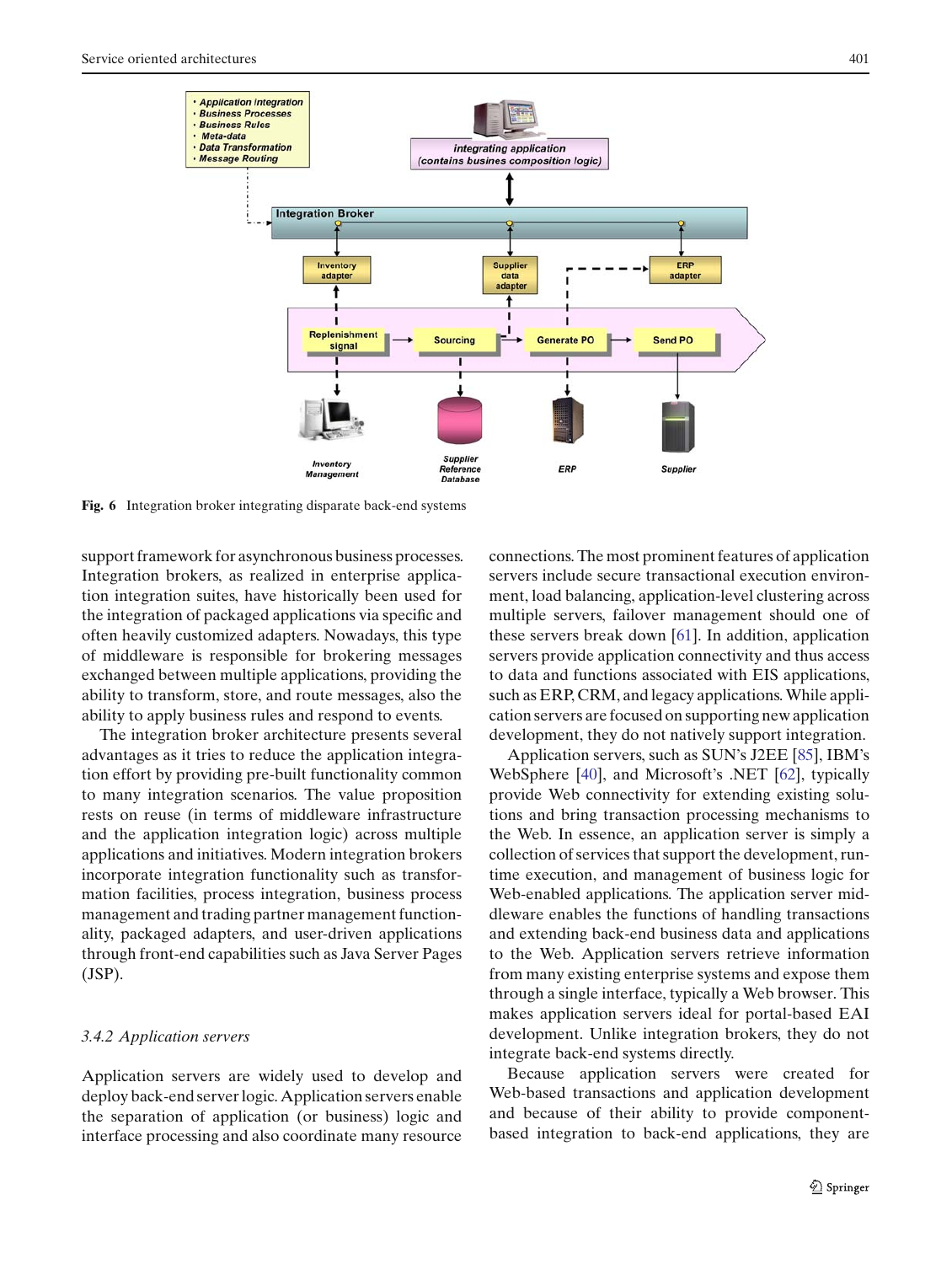<span id="page-14-0"></span>**Fig. 7** Application server providing access to back-end systems



particularly useful as support framework for integrating business processes.

Figure [7](#page-14-0) illustrates the use of an application server for a wholesale application that brings together ERP capabilities with sophisticated customer interfaces to open up new models of sales and distribution. The component wrappers in this figure facilitate point-integration of component systems, e.g., ERP, CRM, and distributor databases, as they introduce each of them to the application server. A component wrapper may be defined as a software layer that encapsulates legacy data and logic and defines its services in the wrapper API. The wrapper API mediates between calls from client application components to the underlying legacy code and data, by transforming incoming requests into a message format that is understandable to the internal code and data [\[83,](#page-27-17)[97](#page-27-18)].

The terms "adapter" and "wrapper" are often used interchangeably, as we will also do throughout this article. Another term that is often adopted in the same context of that of wrappers, is the term "connector". A connector refers to the encapsulation of a communication mechanism. This term originates from architectural description languages (ADLs), while the design pattern which is concerned with the encapsulation of the communication between components is called "Mediator" [\[20](#page-26-22)]. The prime distinction between a connector and an adapter is that an adapter bridges an interoperability problem, i.e., without the adapter the components would not be able to work together, while a connector enables the communication between two interoperable components [\[95](#page-27-19)].

Simply speaking, a component wrapper contains a software layer that encapsulates legacy data and logic and defines its services in the wrapper API. The wrapper API mediates between calls from client application components to the underlying legacy code and data, by transforming incoming requests into a message format that is understandable to the internal code and data.

Execution in this type of architecture occurs among component wrappers within the application server. These component wrappers wrap back-end resources such as databases, ERP, transaction mainframe systems and legacy systems so that they can express data and messages in the standard internal format expected by the application server. The application server is oblivious to the fact that these components are only the external facade of existing EIS that do the real processing activities [\[63](#page-27-20)].

The adapter/component wrapper pairs in the architecture illustrated in Fig. [7](#page-14-0) are responsible for providing a layer of abstraction between the application server and the component EIS. This layer allows for EIS component communications, as if the component EIS were executed within the application server environment itself. Traditional application servers constitute an ideal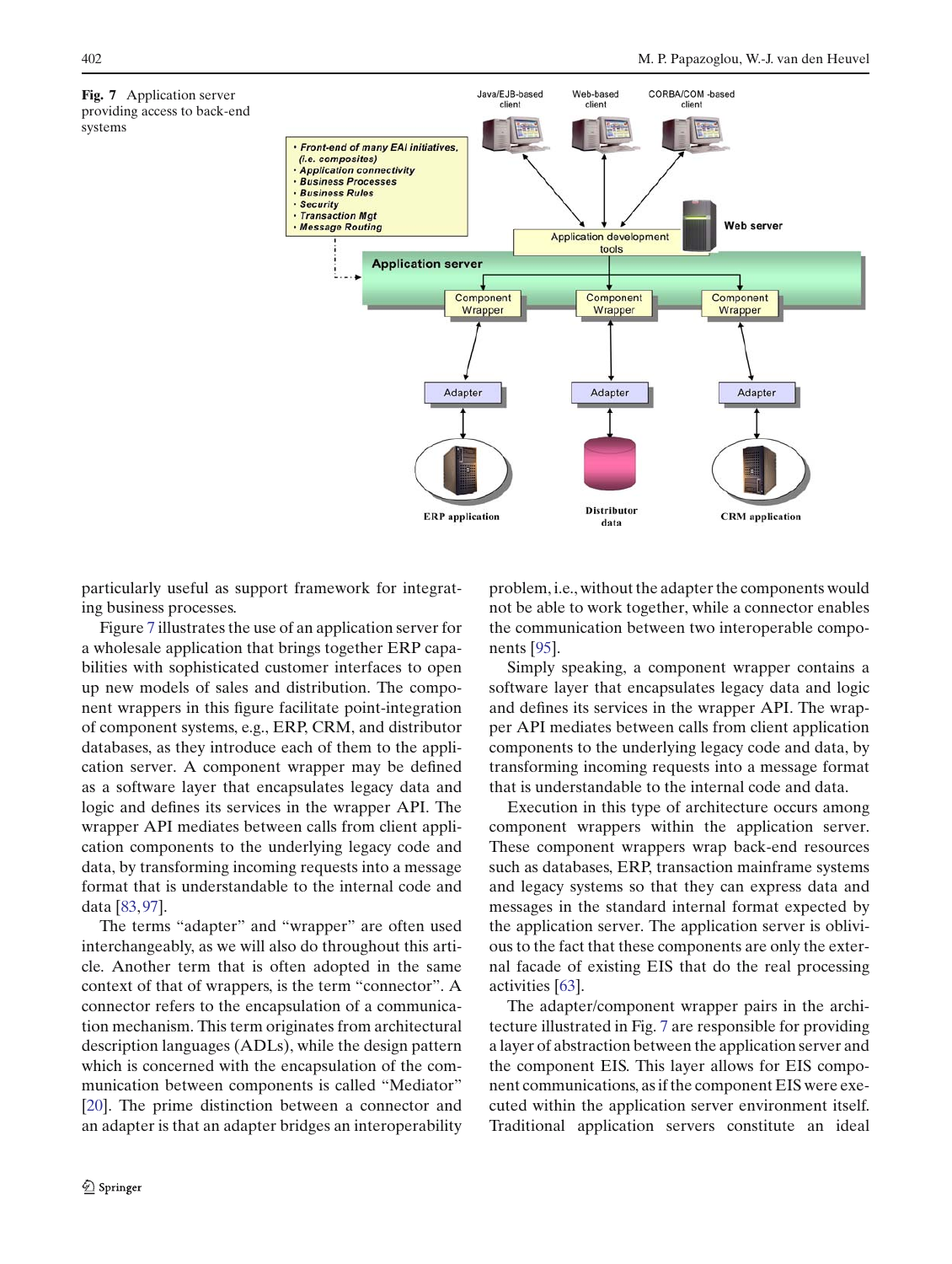support framework for synchronous business processes. However, newer generation application servers offer also asynchronous communication.

Web application servers already provide database connectivity, transaction management, EAI-style connectors, message queuing, and are gradually evolving into business process execution engines. They also facilitate reliability, scalability, and availability, while at the same time automating application development tasks.

In concluding, a few words about application server implementation. Application servers are principally J2EE-based and include support for JMS [\[45](#page-26-23)], the Java 2 Connector Architecture (J2CA) [\[50\]](#page-26-24), and even Web services.

JMS is a transport-level API that enterprises can combine with Web service solutions for messaging, data persistence, and access to Java-based applications. JMS is a vendor agnostic API for enterprise messaging that can be used with many different MOM vendors. JMS frameworks function in asynchronous mode but also offer the capability of simulating a synchronous request/response mode [\[70\]](#page-27-21). For application server implementations, JMS provides access to business logic distributed among heterogeneous systems. Having a message-based interface enables point to point and publish/subscribe mechanisms, guaranteed information delivery, and interoperability between heterogeneous platforms.

J2EE Connector Architecture is an emerging technology that has been specifically designed to address the hardships of integrating applications. J2CA provides a standardized method for integrating disparate applications in J2EE application architectures. It provides support for resource adaptation, which maps the J2EE security, transaction, and communication pooling to the corresponding EIS technology. J2CA defines a set of functionality that application server vendors can use to connect to back-end EIS, such as ERP, CRM, and legacy systems and applications. Using J2CA to access EIS is akin to using JDBC (Java Database Connectivity) [\[101\]](#page-27-22) to access a database. When J2CA is used in an ESB implementation, the ESB could provide a J2CA container that allows packaged or legacy applications to be plugged into the ESB through J2CA resource adapters. For instance, a process order service uses JCA to talk to a J2EE application that internally fulfils incoming orders. The latest versions of many application servers, including BEA WebLogic and IBM WebSphere, support J2CA adapters for enterprise connectivity. In addition, major packaged application vendors have also announced plans to support JCA in future product offerings. The ESB uses J2CA to facilitate application integration between existing applications and services.

#### *3.4.3 Business process management*

Today enterprises are striving to become electronically connected to their customers, suppliers, and partners. To achieve this, they are integrating a wide range of discrete business processes across application boundaries of all kinds. Application boundaries may range from simple enquiries about a customer's order involving two applications, to complex, long-lived transactions for processing an insurance claim involving many applications and human interactions, to parallel business events for advanced planning, production and shipping of goods along the supply chain involving many applications, human interactions and business to business interactions. When integrating on such a scale, enterprises need a greater latitude of functionality to overcome multiple challenges arising from the existence of proprietary interfaces, diverse standards, and approaches targeting the technical, data, automated business process, process analysis, and visualization levels. Such challenges are addressed by the business process management (BPM) technology [\[96](#page-27-23)]. BPM is the term used to describe the new generation of technology that provides end-to-end visibility and control over all parts of a long-lived, multistep information request or transaction/process that spans multiple applications and human actors in one or more enterprises [\[60\]](#page-27-24).

Specialized capabilities of BPM software solutions in an ESB setting include workflow-related business processes, process analysis, and visualization techniques. In particular, BPM allows the separation of business processes from the underlying integration code. Before we explain further characteristics and typical elements of BPM, it is useful to distinguish between the concepts of process automation, workflow, and business processes management.

All enterprises have business processes that require process automation. Any process automation tool should be able to easily control and coordinate activity and provide an easy method to define the business process and the underlying flows of information between applications. Process automation is distinct from traditional document workflow as it involves integration between computer-based systems and manual steps and tasks. It is implemented for automating the flow of information between applications to fulfil business processes. Traditional workflow tools focus instead on handling the movement of documents between people who are required to perform tasks on these documents [\[59\]](#page-26-25). This may or may not be directly associated with managing a business process. For example, an order may generate a shipping notice. The shipping notice may in turn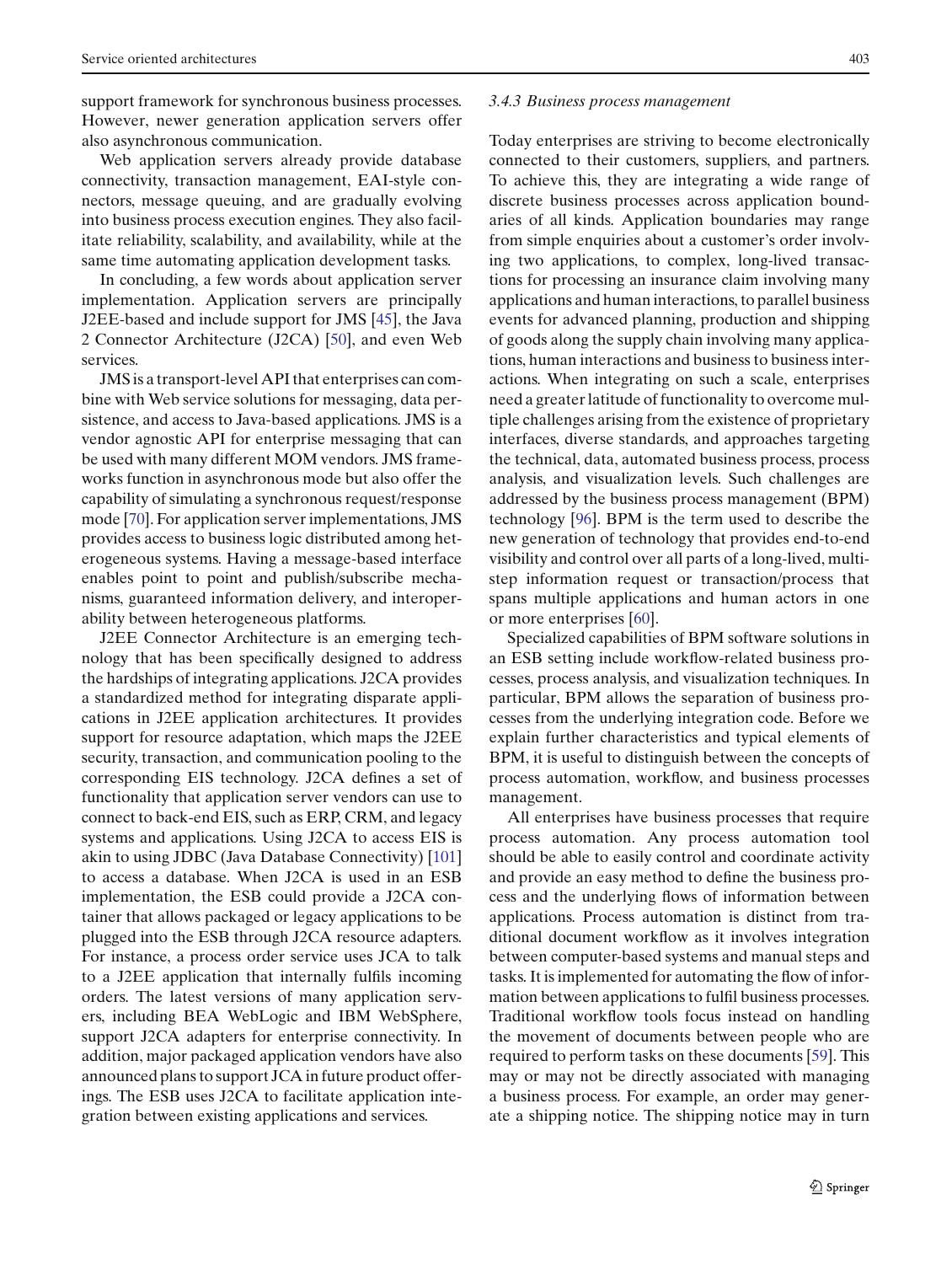generate a monthly invoice that encompasses many orders for the same customer. This is an example of a workflow that changes focus several times. It is not tracking the order to completion, but rather, it tracks only the information generated.

A business process includes both automated and manual processes. Business process automation combines process automation together with task-based workflow into a managed, end-to-end process [\[59](#page-26-25)].

Business Process Management codifies value-driven processes and institutionalizes their execution within the enterprise [\[80](#page-27-25)]. This implies that BPM tools, such as Chordiant,  ${}^{1}$  Pega  ${}^{2}$  ${}^{2}$  ${}^{2}$  and Fuego,  ${}^{3}$  ${}^{3}$  ${}^{3}$  can help analyze, define, and enforce process standardization. BPM provides a modeling tool to visually construct, analyze, and execute cross-functional business processes. Design and modeling of business processes is accomplished by means of sophisticated graphical tools. In the previous example, BPM would enable the modeling of the broader order management process encompassing order receipt, perhaps credit approval, shipping and invoicing. Combining BPM with real-time analysis allows business managers to not only track where orders are in this process, but also to understand the company's exposure with regard to orders in total at any given point in time.

Business Process Management is a commitment to expressing, understanding, representing and managing a business (or the portion of business to which it is applied) in terms of a collection of business processes that are responsive to a business environment of internal or external events [\[67\]](#page-27-26). The term management of business processes includes process analysis, process definition and redefinition, resource allocation, scheduling, measurement of process quality and efficiency, and process optimization. Process optimization includes collection and analysis of both real-time measures (monitoring) and strategic measures (performance management), and their correlation as the basis for process improvement and innovation.

Business Process Management is driven primarily by the common desire to integrate supply chains, as well as internal enterprise functions, without the need for even more custom software development. This means that the tools must be suitable for business analysts, requiring less (or no) software development. They must reduce maintenance requirements because internally and externally integrated environments routinely require additions and changes to business processes. BPM promises the ability to monitor both the state of any single

process instance and all instances in the aggregate, using present real-time metrics that translate actual process activity into key performance indicators.

When sophisticated process definitions are called for in an ESB, a process orchestration engine—that supports BPEL [\[6\]](#page-25-10) or some other process definition language such as ebXML Business Process Specification Schema (BPSS) [\[21](#page-26-26)]—may be layered onto the ESB. The process orchestration may support long-running, stateful processes, just like BPEL. In addition, it may support parallel execution paths, with branching, and merging of message flow execution paths based on join conditions or transition conditions being met. Sophisticated process orchestration can be combined with stateless, itinerary-based routing to create an SOA that solves complex integration problems. An ESB uses the concept of itinerary-based routing to provide a message with a list of routing instructions. In an ESB, routing instructions, which represent a business process definition, are carried with the message as it travels through the bus across service invocations. The remote ESB service containers determine where to send the message next, making this type of routing a special category of content-based routing.

The ESB can also benefit from products developed by BPM vendors such as IBM's WebSphere, HP's HP Process Manager, BEA's WebLogic, and Vitria's BusinessWare. Microsoft BizTalk is another good example of a BPM integration product, but its use is limited to Microsoft Windows and .NET servers. Commercial BPM solutions such as, for instance, Vitria's Business-Ware-4 provide organizations with a number of mechanisms for simplifying the deployment and management of an integration solution. They consist of range of tools and technologies that allow the organization to model, test, deploy, and refine such a process-driven integration solution.

# 3.5 Adapters

For the most part, business applications in an enterprise are not designed to communicate with other applications. There is often an interoperability mismatch between the technologies used within internal systems and with external trading partner systems. In order to seamlessly integrate these disparate applications, there must be a way in which a request for information in one format can easily be transformed into a format expected by the called service. For instance, in Fig. [3](#page-5-0) the functionality of a J2EE application needs to be exposed to non-J2EE clients such as .NET applications and other clients. In doing so, a Web service may have to integrate with other instances of EIS in an organization,

 $\overline{1}$  www.chordiant.com.

<span id="page-16-0"></span><sup>2</sup> www.pega.com.

<span id="page-16-2"></span><span id="page-16-1"></span><sup>3</sup> www.fuego.com.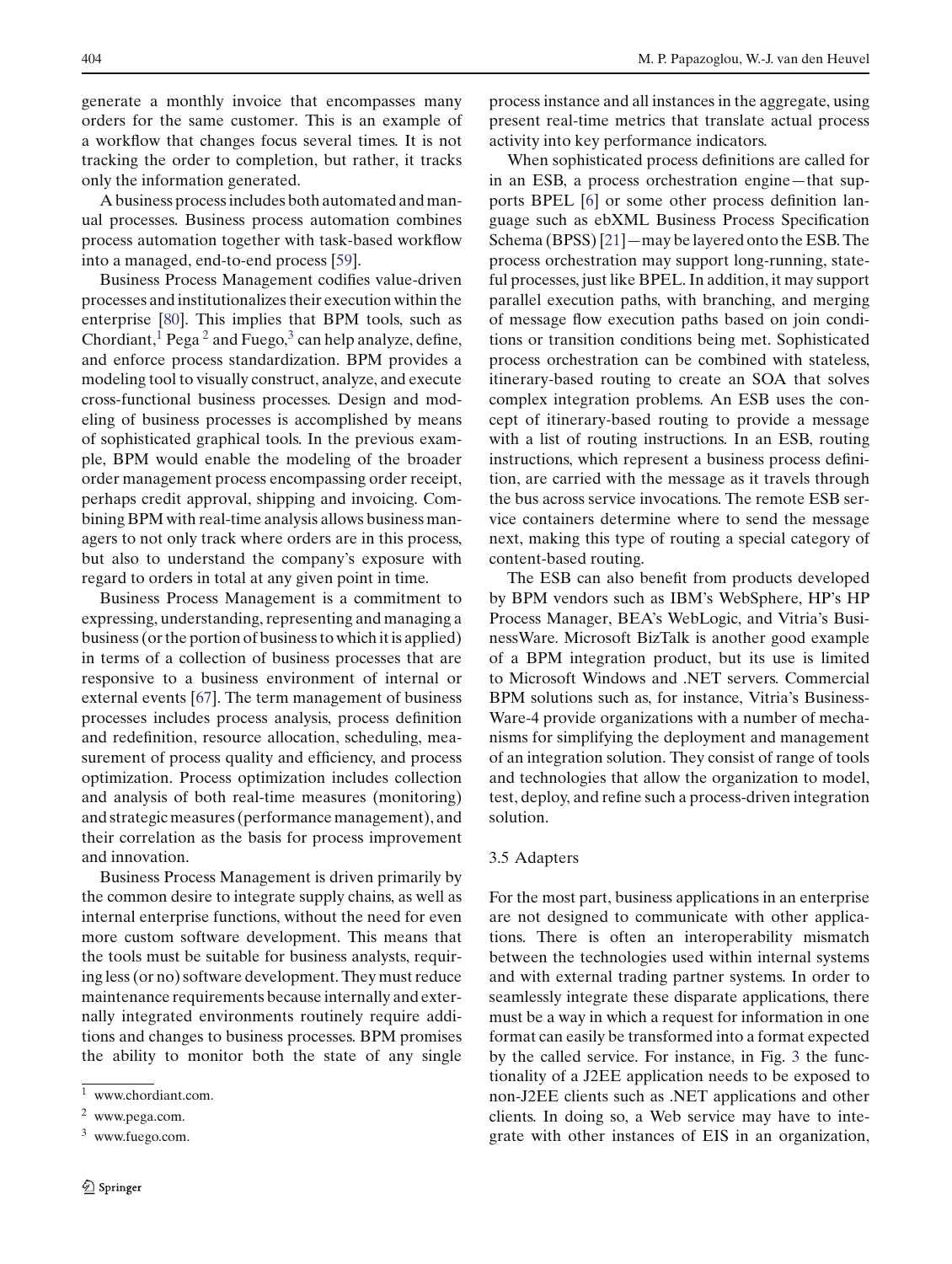<span id="page-17-2"></span>



or the J2EE application itself may have to integrate with other EISs. In such scenarios, how the application exchanges information to the ESB depends on the application accessibility options. There are three alternative ways an application can exchange information with the ESB include [\[52\]](#page-26-12):

- 1. *Application-provided Web service interface* Some applications and legacy application servers have adopted the open standards philosophy and have included a Web services interface. The WSDL defines the interface to communicate directly with the application business logic. Where possible, taking a direct approach is always preferred.
- 2. *Non-Web service interface* The application does not expose business logic via Web services. An application-specific adapter can be supplied to provide a basic intermediary between the application API and the ESB.
- 3. *Service wrapper as interface to adapter* In some cases the adapter may not supply the correct protocol (JMS, for example) that the ESB expects. In this case, the adapter would be Web service enabled.

Adapters provide connectivity, semantic disambiguation and translation services between applications and collaborations [\[84\]](#page-27-27). An adapter provides services between the integration broker and the applicationspecific component, such as an ERP or CRM application. Resource adaptors translate the applications' messages to and from a common set of standards—standard data formats and standard communication protocols. When an application sends a message to another application, its adapter first translates the message into a standardized form. When the message is received by the target application, another adapter translates the standardized message into the target application's native format and protocol.

An adapter can expose either a synchronous and asynchronous mode of communication between the client application and the EIS. The adapter provides a variety of transformation services including support for complex data structures from one data source to another, for example, between COBOL copybooks and XML, complex XML-to-XML vocabularies, IDL, ODL, legacy, database systems, and so on.Messages are first transformed into an intermediate state (IDL, XML, or Java Interfaces) before being formatted. An adapter typically provides support for a range of date/time conversion functions, EBCDIC/ASCI, binary and character conversion functions, EDI (via EDI module), and a number of functions for splitting/combining data fields. Furthermore, it can incorporate a native XML parser and provides support for popular e-Commerce trading protocols such as RosettaNet [\[104\]](#page-27-28), ebXML [\[38](#page-26-27)],  $cXML$ ,<sup>[4](#page-17-0)</sup> and  $xCBL$ .<sup>[5](#page-17-1)</sup>

<sup>4</sup> http://www.cxml.org.

<span id="page-17-1"></span><span id="page-17-0"></span><sup>5</sup> http://eco.commerce.net.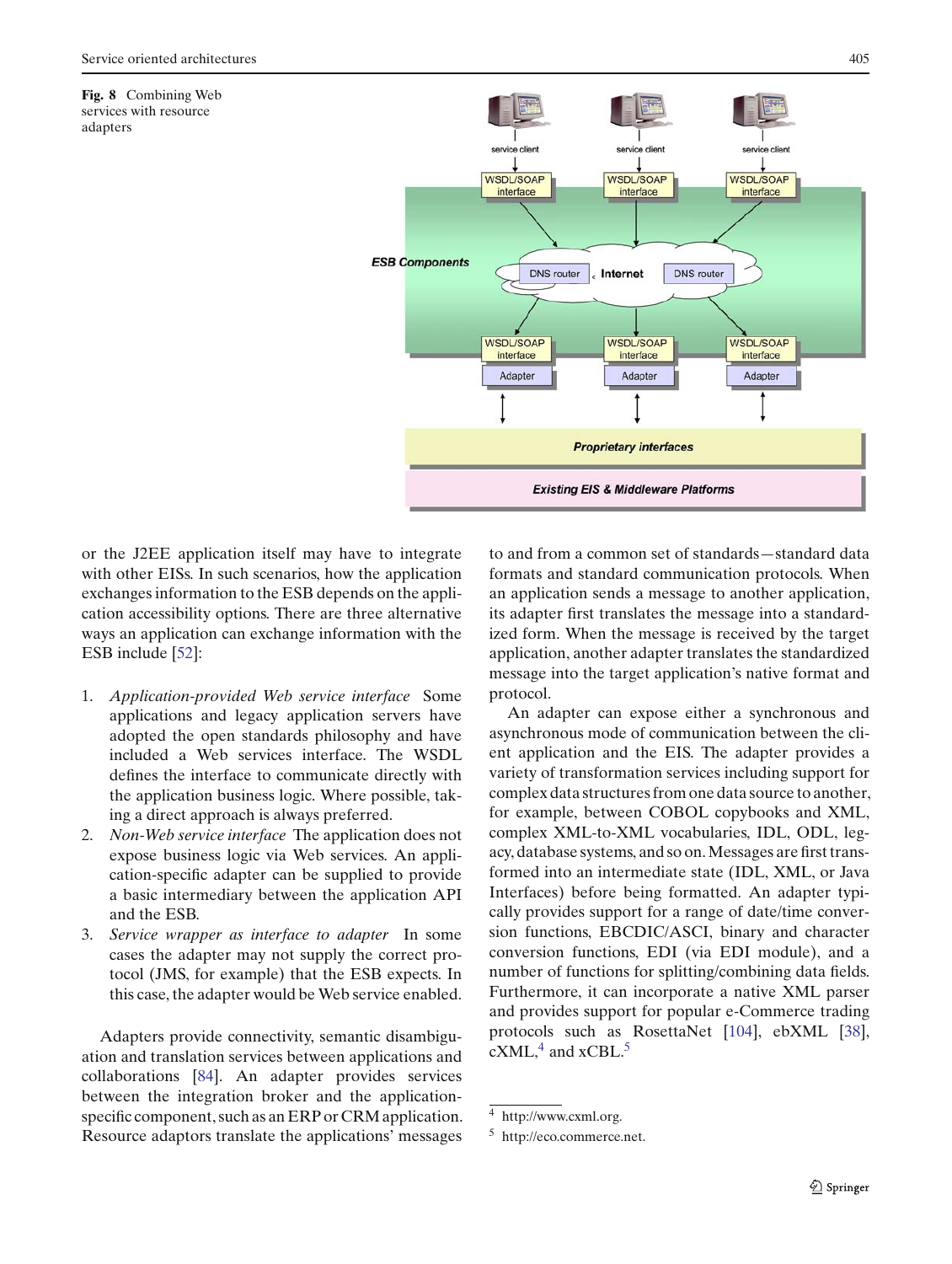## <span id="page-18-0"></span>**Fig. 9** Extended SOA



As complementary technologies in an ESB implementation, (resource) adapters and Web services can work together to implement complex integration scenarios involving federated ESBs spanning multiple organizations, see Fig. [8.](#page-17-2) Data synchronization (in addition to translation services) is one of the primary objectives of resource adapters. Adapters can thus take on the role of data synchronization and translation services, whereas Web services will enable application functions to interact with each other. Web services are an ideal mechanism for implementing a universally accessible application function (service) that may need to integrate with other applications to fulfil its service contract. The drivers of data synchronization and Web services are also different. Web services will generally be initiated by a user request/event, whereas data synchronization is generally initiated by state changes in data objects (for example, customer, item, order, and so on).

An event to which aWeb service reacts could be a user initiated request such as a purchase order or an online bill payment, for example. User events can naturally be generated by applications such as an order management application requiring a customer status check from an accounting system. On the other hand, a state change in a data object can be an activity like the addition of a new customer record in the customer service application or an update to the customer's billing address. These state changes trigger an adapter to add the new customer record or update the customer record in all other applications that keep their own copies of customer data.

Routing of events from service requester to service providers may basically occur in two ways, using contentbased or topic (subject)-based routing (see Sect. 3.4.1). Both routing mechanisms run on top of elementary Internet-technologies for routing, e.g., DNS routing. Currently, routing of events is standardized in WS-Notification.

Reverting to the J2EE to .NET application connectivity scenario, a connectivity service in the form of a resource adapter is required. In this implementation strategy,Web services can become the interface between the company and its customers, partners, and suppliers; whereas the resource adapters become integration components tying up different EISs inside the company. This is just one potential implementation pattern in which Web services and resource adapters can coexist. Another potential integration pattern in which Web services and resource adapters are required to collaborate is in business process integration. Applications that are part of a specific business process will have to expose the required processes (functions), and Web services are ideal for that purpose. When the applications need to integrate with other EISs to fulfil their part in the business process, they will use resource adapters.

# **4 Extending the SOA**

A basic SOA, i.e., the architecture depicted in Fig. [2,](#page-4-1) implements concepts such as service registration, discovery, load balancing of service requests. The essential ESB requirements, however, suggest that this approach be extended to support capabilities such as service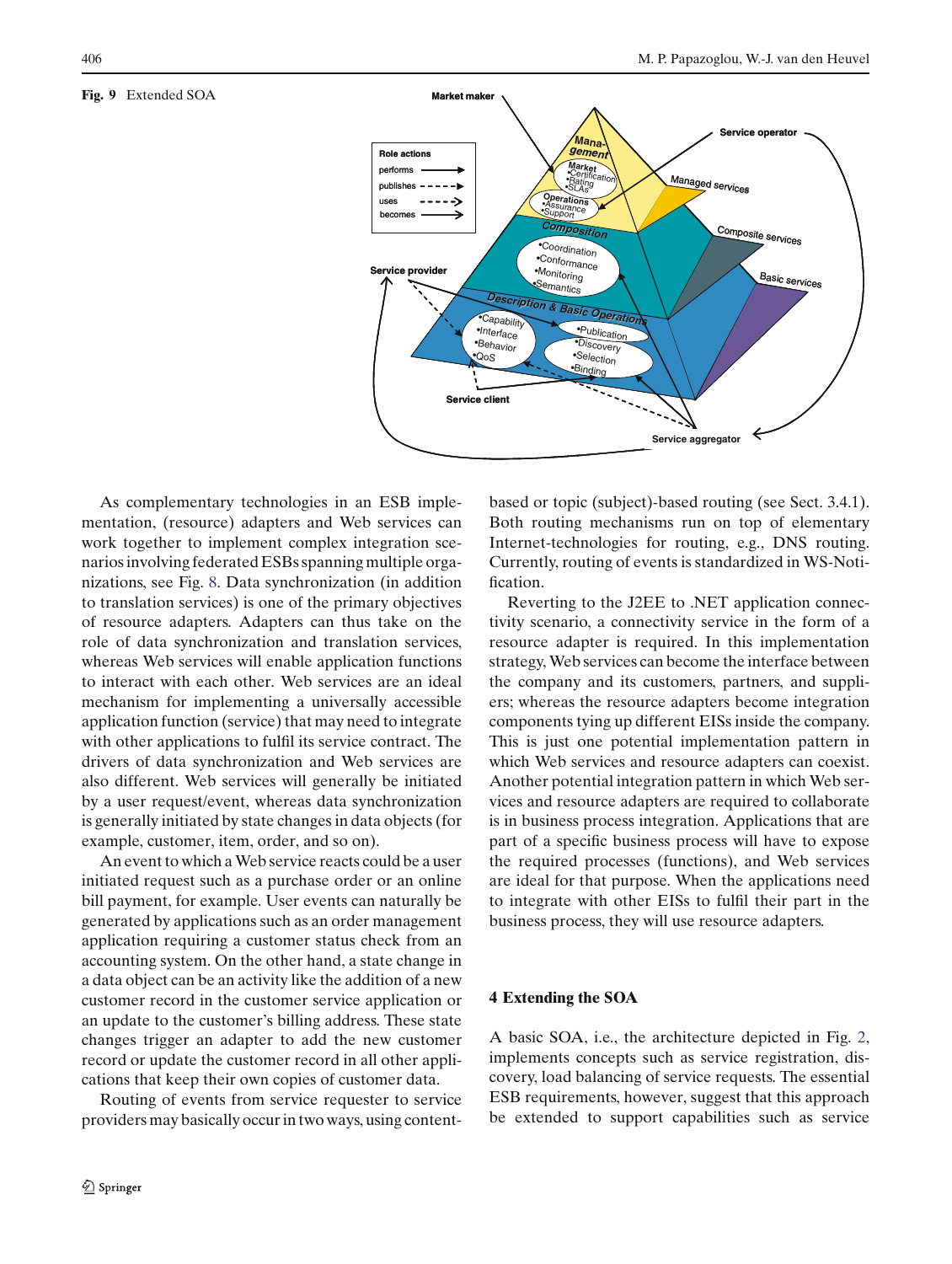orchestration, "intelligent" routing, provisioning, and service management. It should also guarantee the integrity of data and security of messages. Such overarching concerns are addressed by the extended SOA (xSOA) [\[73](#page-27-3),[75\]](#page-27-29). The xSOA is an attempt to streamline, group together and logically structure the functional requirements of complex applications that make use of the service-oriented computing paradigm. The xSOA is a stratified service-based architecture. The architectural layers in the xSOA, which are depicted in Fig. [9,](#page-18-0) embrace a multi-dimensional, separation of concerns [\[72\]](#page-27-30) in such a way that each layer defines a set of constructs, roles, and responsibilities and leans on constructs of its predecessor layer to accomplish its mission. The logical separation of functionality is based on the need to separate basic service capabilities provided by the conventional SOA (for example, building simple applications) from more advanced service functionality needed for composing services and the need to distinguish between the functionality for composing services from that of the management of services. As shown in Fig. [9,](#page-18-0) the xSOA utilizes the basic SOA constructs as its foundational layer and layers service composition and management on top of it. The ESB middleware capabilities such as communication, routing, translation, discovery, and so on, fall squarely within the xSOA foundation layer. ESB capabilities that deal with service composition and management can be found in the composition and management layers of the xSOA. However, these layers include more advanced functionality than that found in ESB settings.

The bottom layer in the xSOA is identical to the basic SOA (see Fig. [2\)](#page-4-1) in that it defines an interaction between software agents as an exchange of messages between service requesters (clients) and service providers. These interactions involve the publishing, finding and binding of operations.

In a typical service-based scenario employing the basic services layer in the xSOA, a service provider hosts a network accessible software module. The service provider defines a service description, and publishes it to a client (or service discovery agency) through which a service description is advertised and made discoverable. The service client (requestor) discovers a service (endpoint) and retrieves the service description directly from the service (Metadata Exchange) or from a registry or repository like UDDI; it uses the service description to bind with the service provider and invoke the service or interact with the service implementation. Service provider and service client roles are logical constructs and a service may exhibit characteristics of both. For reasons of conceptual simplicity in Fig. [9,](#page-18-0) we assume that service clients, providers and aggregators could act as service brokers or service discovery agencies and publish the services they deploy. The role actions in this figure also indicate that a service aggregator entails a special type of provider.

The service composition layer in the xSOA encompasses necessary roles and functionality for the aggregation of multiple services into a single composite service. Resulting composite services may be used by service aggregators as basic services in further service compositions or may be utilized as applications/solutions by service clients. Service aggregators thus become service providers by publishing the service descriptions of the composite service they create. As already explained in Sect. [2,](#page-3-0) a service aggregator is a service provider that groups services that are provided by other service providers into a distinct value added service. Service aggregators develop specifications and/or code that permit the composite service to perform functions that are based on the following facilities (in addition to Web services interoperation support provided by WSI profiles for service descriptions [\[10\]](#page-25-11) and security [\[11\]](#page-25-12)):

− *Meta-data, standard terminology and reference models* Web services need to use meta-data to describe what other endpoints need to know to interact with them. Metadata describing a service typically contain descriptions of the interfaces of a service—the kinds of data entities expected and the names of the operations supported—such items as vendor identifier, narrative description of the service, Internet address for messages, format of request and response messages, and may also contain choreographic descriptions of the order of interactions. Such descriptions may range from simple identifiers implying a mutually understood protocol to a complete description of the vocabularies, expected behaviors, and so on. Such meta-data give high-level semantic details regarding the structure and contents of the messages received and sent by Web services, message operations, concrete network protocols, and endpoint addresses used by Web services; it also describes abstractly the capabilities, requirements, and general characteristics of Web services and how they can interoperate with other services. Web service meta-data need to be accompanied with standard terminology to address business terminology fluctuations and reference models such as, for instance, RosettaNet PIPS [\[104](#page-27-28)], to allow applications to define data and processes that are meaningful not only to their own businesses but also to their business partners while also maintaining interoperability (at the semantic level) with other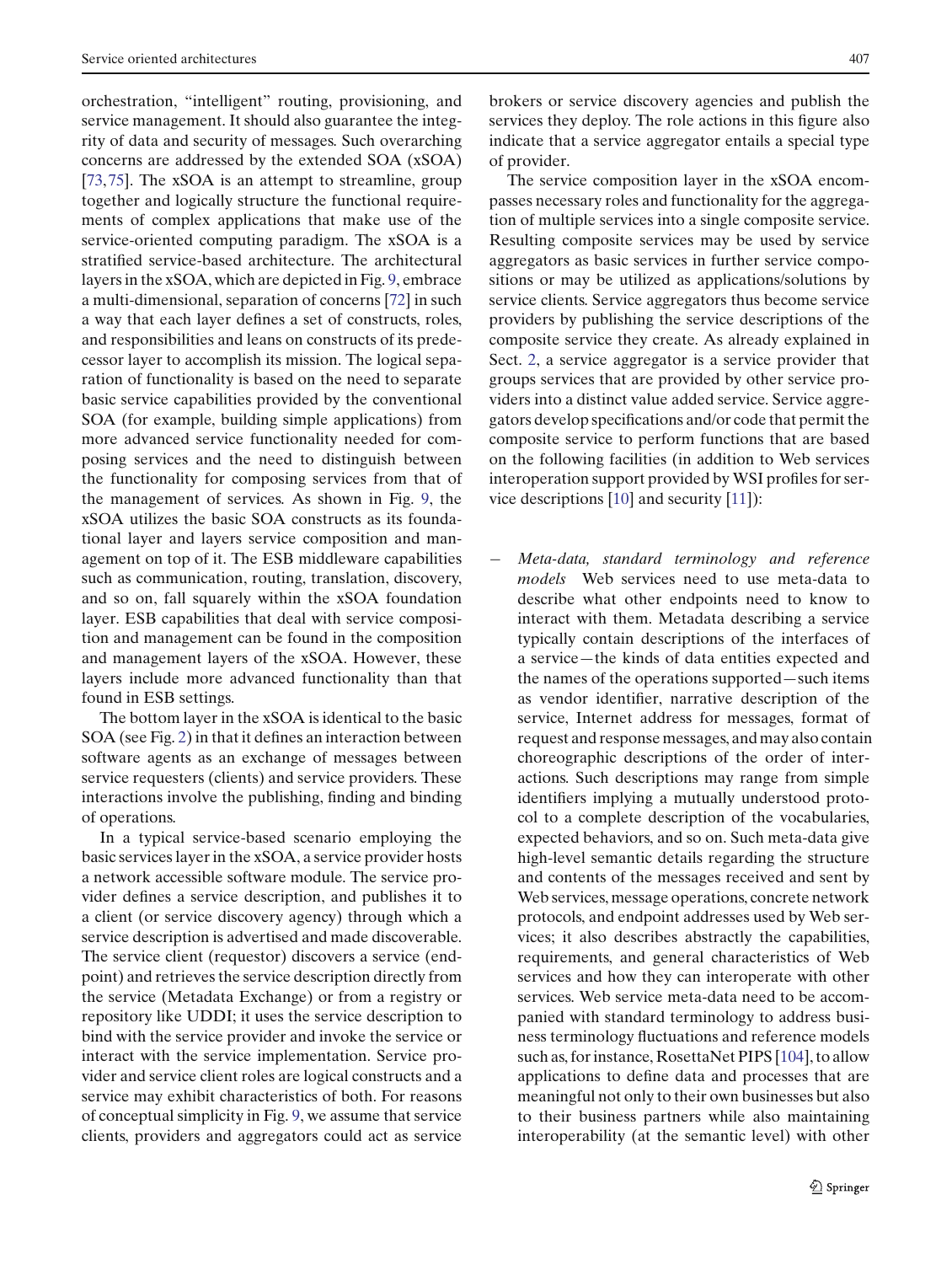business applications. The purpose of combining meta-data, standard terminology and reference models is to enable business processes to capture and convey their intended meaning and exchange requirements, identifying among other things the meaning, timing, sequence and purpose of each business collaboration and associated information exchange.

- − *Conformance* Service conformance ensures the integrity of a composite service by matching its operations and parameter types with those of its constituent component services, imposes constraints on the component services (e.g., to ensure enforcement of business rules), and performs data fusion activities. Service conformance comprises three parts: typing, behavioral, and semantic conformance. Typing (syntactic) conformance is performed at the data typing level by using principles such as type-safeness, co-variance and contra-variance for signature matching [\[95](#page-27-19)]. Behavioral conformance ensures the correctness of logical relationships between component operations that need to be blended together into higher-level operations. Behavioral conformance guarantees that composite operations do not lead to spurious results and that the overall process behaves in a correct and unambiguous manner. Finally, semantic conformance ensures that services and operations are annotated with domain-specific semantic properties (descriptions) so that they preserve their meaning when they are composed and can be formally validated. Service conformance is a topic still under research scrutiny ([\[95](#page-27-19)]). Concrete solutions exist only for typing conformance [\[24](#page-26-28),[68\]](#page-27-31) as they are based on conformance techniques for programing languages such as Eiffel or Java.
- − *Coordination* Controls the execution of the component services (processes), Web services transactions, and manages dataflow as well as control flow among them and to the output of the component service (e.g., by specifying workflow processes and using a workflow engine for run-time control of service execution).
- *Monitoring* Allows monitoring events or information produced by the component services, monitoring instances of business processes, viewing process instance statistics, including the number of instances in each state (running, suspended, aborted, or completed), viewing the status, or summary for selected process instances, suspend, and resume or terminate selected process instances. Of particular significance is the ability to be able to spot problems and exceptions in the business processes and move toward resolving them as soon as they occur. Process

monitoring capabilities are currently provided by toolsets in platforms for developing, deploying, and managing service applications, such as, for instance, BEA's WebLogic and Vitria's BusinessWare.

*Policy enforcement* Web service capabilities and requirements can be expressed in terms of policies. In particular, policies [\[88](#page-27-32)] may be applied to manage a system or organize the interaction between Web-services [\[1\]](#page-25-0). For example, knowing that a service supports a Web services security standard such as WS-Security is not enough information to enable successful composition. The client needs to know if the service actually requires WS-Security, what kind of security tokens it is capable of processing, and which one it prefers. The client must also determine if the service requires signed messages. And if so, it must determine what token type must be used for the digital signatures. And finally, the client must determine when to encrypt the messages, which algorithm to use, and how to exchange a shared key with the service. Trying to orchestrate with a service without understanding these details may lead to erroneous results.

Standards such BPEL and WS-Choreography [\[19\]](#page-26-29) that operate at the service composition layer in xSOA enable the creation of large service collaborations that go far beyond allowing two companies to conduct business in an automated fashion. We also expect to see much larger service collaborations spanning entire industry groups and other complex business relationships. These developments necessitate the use of tools and utilities that provide them insights into the health of systems that implement Web services and into the status and behavior patterns of loosely coupled applications. A consistent management methodology is essential for leveraging a management framework for a productionquality, service-based infrastructure, and applications. The rationale is very similar to the situation in traditional distributed computing environments, where systems administrators rely on programs/tools/utilities to make certain that a distributed computing environment operates reliably and efficiently.

Managing loosely coupled applications in an SOA inherently entails even more challenging requirements. Failure or change of a single application component can bring down numerous interdependent enterprise applications. The addition of new applications or components can overload existing components, causing unexpected degradation or failure of seemingly unrelated systems. Application performance depends on the combined performance of cooperating components and their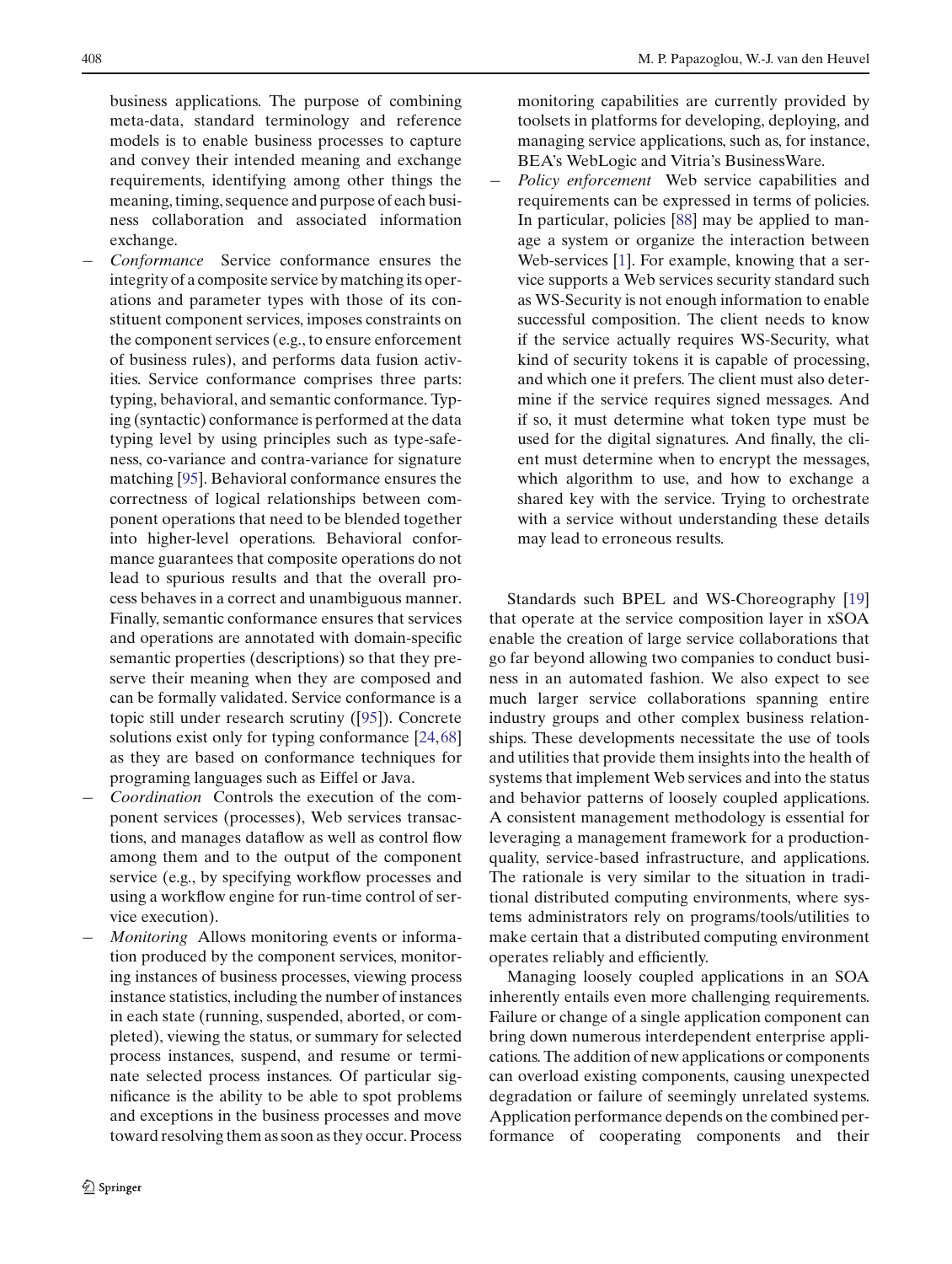interactions. To counter such situations, enterprises need to constantly monitor the health of their applications. The performance should be in tune, at all times and under all load conditions.

Managing critical Web service based applications requires in-depth administration and management capabilities that are consistent across an increasingly heterogeneous set of participating distributed component systems, while supporting complex aggregate (cross-component) management use cases, like servicelevel agreement enforcement and dynamic resource provisioning. Such capabilities are provided by the topmost layer in the xSOA.

We could define Web services management as the functionality required for discovering the existence, availability, performance, health, patterns of usage, extensibility, as well as the control and configuration, life-cycle support and maintenance of a Web service or business process within the context of SOAs. Service management encompasses the control and monitoring of SOA-based applications throughout their life cycle [\[58](#page-26-30)]. It spans a range of activities from installation and configuration to collecting metrics and tuning to ensure responsive service execution. The management layer in xSOA requires that a critical characteristic be realized: that services be managed. In fact, the very same welldefined structures and standards that form the basis for Web services also provide opportunities for use in managing and monitoring communications between services, and their underlying resources, across numerous vendors, platforms, technologies, and topologies.

Service management includes many interrelated functions [\[26](#page-26-31)]. The most prominent functions of service management are summarized in the following:

- 1. Service-level agreement (SLA) management. This may include QoS (e.g., sustainable network bandwidth with priority messaging service) [\[46](#page-26-32)]; service reporting (e.g., acceptable system response time); and service metering.
- 2. Auditing, monitoring, and troubleshooting. This may include providing service performance and utilization statistics, measurement of transaction arrival rates and response times, measurement of transaction loads (number of bytes per incoming and outgoing transaction), load balancing across servers, measuring the health of services and troubleshooting.
- 3. Dynamic services (or resources) provisioning. This may include provisioning services and resources to authorized personnel, dynamic allocation/deallocation of hardware, installation/deinstallation of software "on demand" based changing workloads,

ensuring SLAs, management policies for messaging routing and security, and reliable SOAP messaging delivery.

- 4. Service lifecycle/state management. This may include exposing the current state of a service and permit lifecycle management including the ability to start and stop a service, the ability to make specific configuration changes to a deployed Web service, support the description of versions of Web services and notification of a change or impending change to the service interface or implementation.
- 5. Scalability/extensibility. The Web services support environment should be extensible and must permit discovery of supported management functionality in a given instantiation.

To manage critical applications/solutions and collaborations spanning entire industry groups and other complex business relationships, e.g., specific service markets, the xSOA management services are divided in two complementary categories ([\[73](#page-27-3),[75\]](#page-27-29)):

- 1. Service operations management that can be used to manage the service platform, the deployment of services and the applications and, in particular, monitor the correctness and overall functionality of aggregated/orchestrated services.
- 2. Service market management that supports typical integrated supply chain functions and provides a comprehensive range of services supporting industry-trade, including services that provide business transaction negotiation and facilitation, financial settlement, service certification and quality assurance, rating services, service metrics, and so on.

The xSOA's service operations management functionality is aimed at supporting critical applications that require enterprises to manage the service platform, the deployment of services and the applications. xSOA's service operations management typically gathers information about the managed service platform, Web services and business processes and managed resource status and performance, and supporting specific management tasks (e.g., root cause failure analysis, SLA monitoring and reporting, service deployment, and life cycle management and capacity planning). Operations management functionality may provide detailed application performance statistics that support assessment of the application effectiveness, permit complete visibility into individual business processes and transactions, guarantee consistency of service compositions, and deliver application status notifications when a particular activity is completed or when a decision condition is reached.We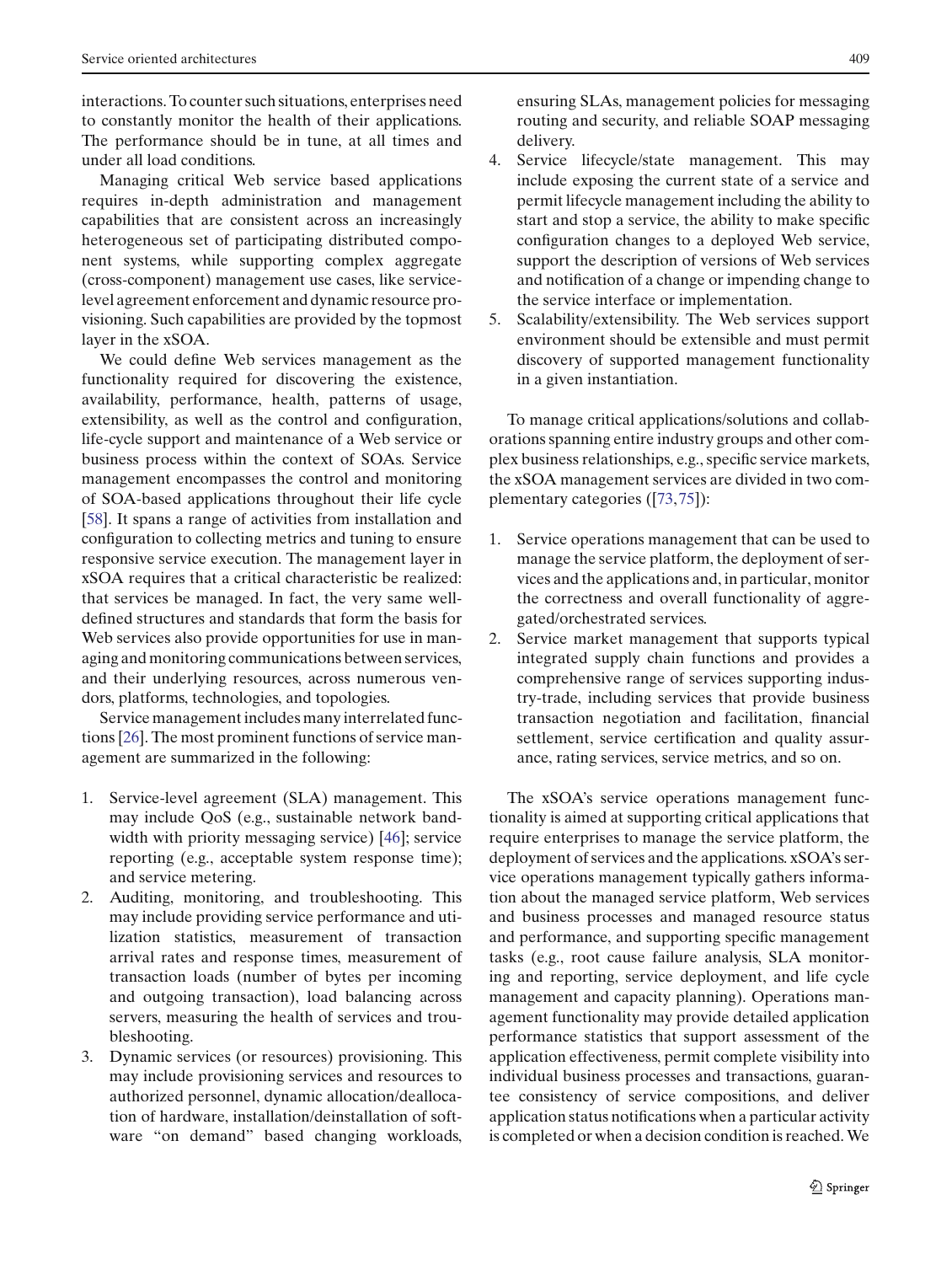refer to the role responsible for performing such operation management functions as the service operator. Depending on the application requirements a service operator could be a service client or service aggregator.

Service operations management is a critical function that can be used to monitor the correctness and overall functionality of aggregated/orchestrated services thus avoiding a severe risk of service errors. Considerations need also be made for modeling the context in which a given service is being leveraged individual, composite, part of a long-running business process, and so on. In order to successfully compose Web services processes, one must fully understand the service's WSDL contract along with any additional requirements, capabilities, and policies (preferences). In this way one can avoid typical errors that may occur when individual service-level agreements (SLAs) are not properly matched. Proper management and monitoring provide a strong mitigation of this type of risk, since the operations management level allows business managers to check the correctness, consistency, and adequacy of the mappings between the input and output service operations and aggregate services in a service composition.

It is increasingly important for service operators to define and support active capabilities versus traditional passive capabilities [\[42](#page-26-33)]. For example, rather than merely raising an alert when a given Web service is unable to meet the performance requirements of a given servicelevel agreement, the management framework should be able to take corrective action. This action could take the form of rerouting requests to a backup service that is less heavily loaded, or provisioning a new application server with an instance of the software providing the service if no backup is currently running and available.

Finally, service operations management should also provide global visibility of running processes, comparable to that provided by BPM tools. Management visibility is expressed in the form of real-time and historical reports, and in triggered actions. For example, deviations from key performance indicator target values, such as the percent of requests fulfilled within the limits specified by a service level agreement, might trigger an alert and an escalation procedure.

Another aim of xSOA's service management layer is to provide support for service markets (aka of open service marketplaces). Currently, there exist several vertical industry marketplaces, such as those for the semiconductor, automotive, travel, and financial services industries. Service cooperatives operate much in the same way like vertical marketplaces, however, they are open. Their purpose is to create opportunities for buyers and sellers to meet and conduct business electronically, or aggregate service supply/demand by offering added value services and grouping buying power (just like a co-operative). The scope of such a service market would be limited only by the ability of enterprises to make their offerings visible to other enterprises and establish industry specific protocols by which to conduct business. Service markets typically support supply chain management by providing to their members a unified view of products and services, standard business terminology, and detailed business process descriptions. In addition, service markets must offer a comprehensive range of services supporting industry-trade, including services that provide business transaction negotiation and facilitation [\[17](#page-26-34)], financial settlement, service certification and quality assurance, rating services, service metrics such as number of current service requesters, average turn around time, and manage the negotiation and enforcement of SLAs. The xSOA market management functionality as illustrated in Fig. [9](#page-18-0) is aimed to support these open service market functions.

Service markets introduce a new role that of a market maker. A market maker is a third trusted party or consortium of organizations that brings the suppliers and vendors together. Essentially, a service market maker is a special kind of service aggregator that has added responsibilities, such as issuing certificates, maintaining industry standard information and introducing new standards, endorsing service providers/aggregators, etc. The market maker assumes the responsibility of the service market administration and performs maintenance tasks to ensure the administration is open and fair for business and, in general, provides facilities for the design and delivery of integrated service offerings that meet specific business needs and conform to industry standards.

## **5 Research activities and open issues**

This section focuses on ongoing research activities conducted on services. Also, it identifies open research issues. We classify both the research activities and open research issues on the basis of the functional layers of xSOA.

#### 5.1 xSOA basic services layers

Research activities in the basics services layer to date target formal service description language(s) for holistic service definitions addressing, besides functional aspects, also behavioral as well as non-functional aspects associated with services. They also concentrate on open, modular, extensible framework for service discovery, publication and notification mechanisms across distrib-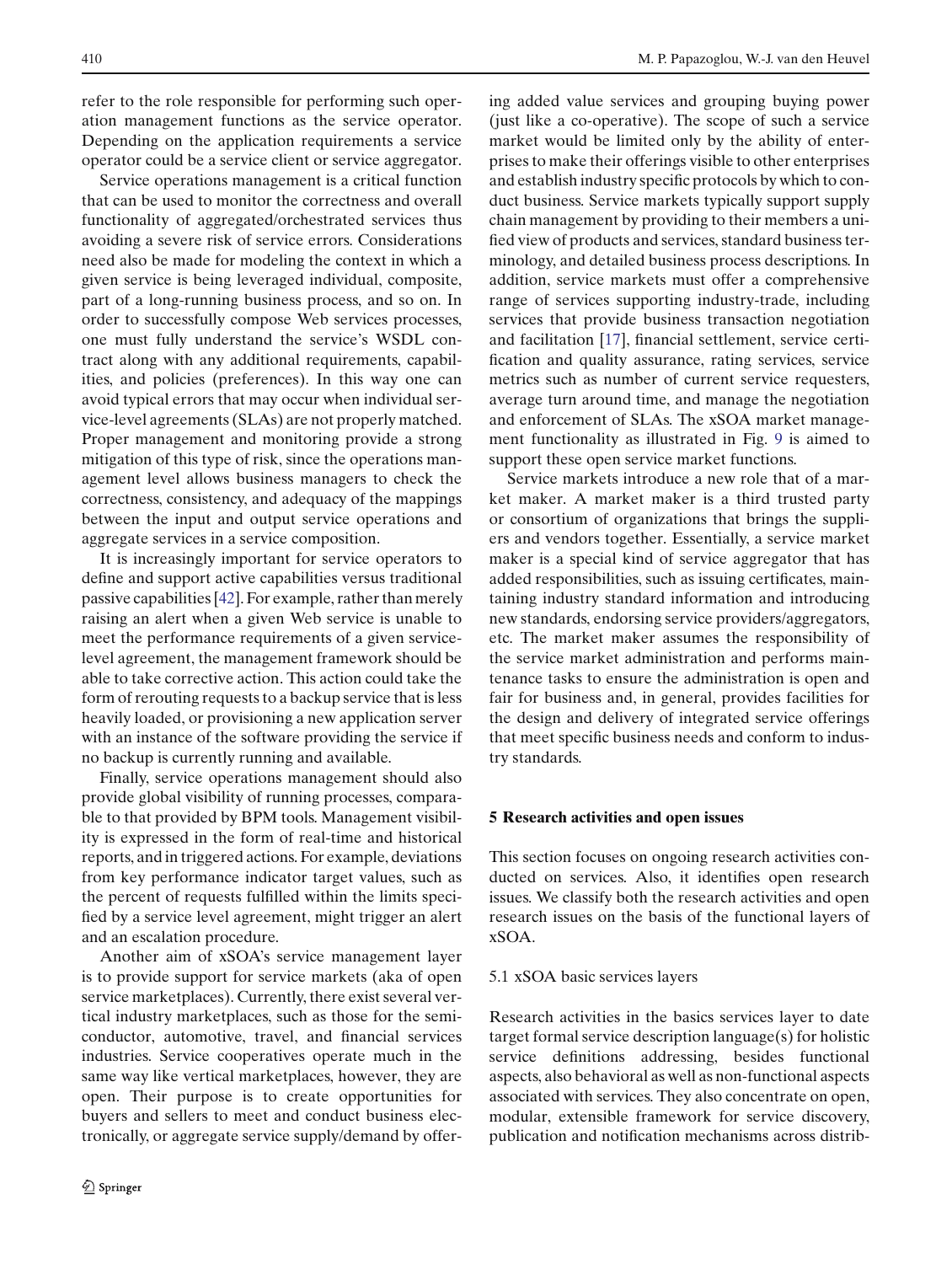uted, heterogeneous, dynamic (virtual) organizations as well as unified discovery interfaces and query languages for multiple pathways. In the following, we summarize several research activities contribute to these and related problems.

In addition to the application-specific functions that services provide, services may also support (different) sets of protocols and formats addressing extra-functional concerns such as transaction processing and reliable messaging.

Tai et al. [\[92](#page-27-33)] address the problem of transactional coordination in service-oriented computing. The authors of this publication argue for the use of declarative policy assertions to advertise and match support for different transaction styles (direct transaction processing, queued transaction processing, and compensation-based transaction processing) and introduce the concept of and system support for transaction coupling modes as the policy-based contracts guiding transactional business process execution.

An SOA requires that developers discover at development time service descriptions in (UDDI) repository systems and, by reading these descriptions they are able to code client applications that can (at run time) bind to and interact with services of a specific type (i.e., compliant to a certain interface and protocol). Understanding the execution semantics is a rather cumbersome task.

To address this problem Deora et al. ([\[34,](#page-26-35)[35](#page-26-36)]) propose a quality of service management framework based on user expectations. This framework collects expectations as well as ratings from the users of a service and then the quality of the service is calculated only at the time a request for the service is made and only by using the ratings that have similar expectations. Similar research efforts are reported in [\[78](#page-27-34)].

The AI and semantic Web community has concentrated their efforts in giving richer semantic descriptions of Web services that describe the properties and capabilities of Web services in an computer-interpretable form. For this purpose, DAML-S [\[93\]](#page-27-35) language has been proposed to facilitate the automation of Web service tasks including better means of Web service discovery, execution, "automatic" composition, verification, and execution monitoring.

In addition, in [\[77](#page-27-36)], an approach is described that builds on top of existing Web services technologies and combines them with some concepts borrowed from the Semantic Web to leverage Web service discovery and composition. This approach is captured by the METEOR-S Web Service Annotation Framework (MWSAF). In particular, the MWSAF is designed to semi-automatically mark up Web service descriptions with ontologies.

In the basic SOA UDDI provides a simple browsing-by-business-category mechanism for developers to review and select published services. It is generally believed that discovery based on keyword-search could be improved considerably by introducing more powerful matching approaches. In [\[95\]](#page-27-19), a hybrid matching approach is suggested, combining semantic and syntactic comparison algorithms of WSDL documents. Comparable research efforts have been reported in [\[37](#page-26-37),[51](#page-26-38)[,100](#page-27-37)].

In order for SOA to become successful, powerful mechanisms are needed that allow service requestors to find service providers that are able to provide the services they need. Typically, this service trading needs to be executed in several stages as the offer descriptions are not completely specified in most cases and different parameters have to be supplemented by the service requestor and provider alternately. Unfortunately, existing service description languages (like DAML-S) treat service discovery as a one-shot activity rather than as an ongoing process and accordingly do not support this stepwise refinement.

Klein et al. [\[53\]](#page-26-39) introduce the concept of partially instantiated service descriptions containing different types of variables which are instantiated successively, thereby mirroring step-by-step progress in a trading process. The suggested approach is grounded on service ontologies that were developed in the DIANE project [\[54](#page-26-40)].

In [\[81](#page-27-38)], a peer-to-peer based framework is investigated that allows to advertise and find services using keyword-based search, ontology-based search and behavior-based search in a highly decentralized and dynamic environment. In addition, the framework provides mechanisms so that users may express and query the quality of services.

#### 5.2 xSOA composition layer: research activities

Service composition is today largely a static affair. All service interactions are anticipated in advance and there is a perfect match between output and input signatures and functionality. More ad hoc and dynamic service compositions are required very much in the spirit of lightweight and adaptive workflow methodologies. These methodologies will include advanced forms of co-ordination, less structured process models, and automated planning techniques as part of the integration/ composition process. On the transactional front, although standards like WS-Transaction, WS-Coordination, and BTP are a step in the right direction, they fall short of describing different types of atomicity needs for e-business and e-government applications. These do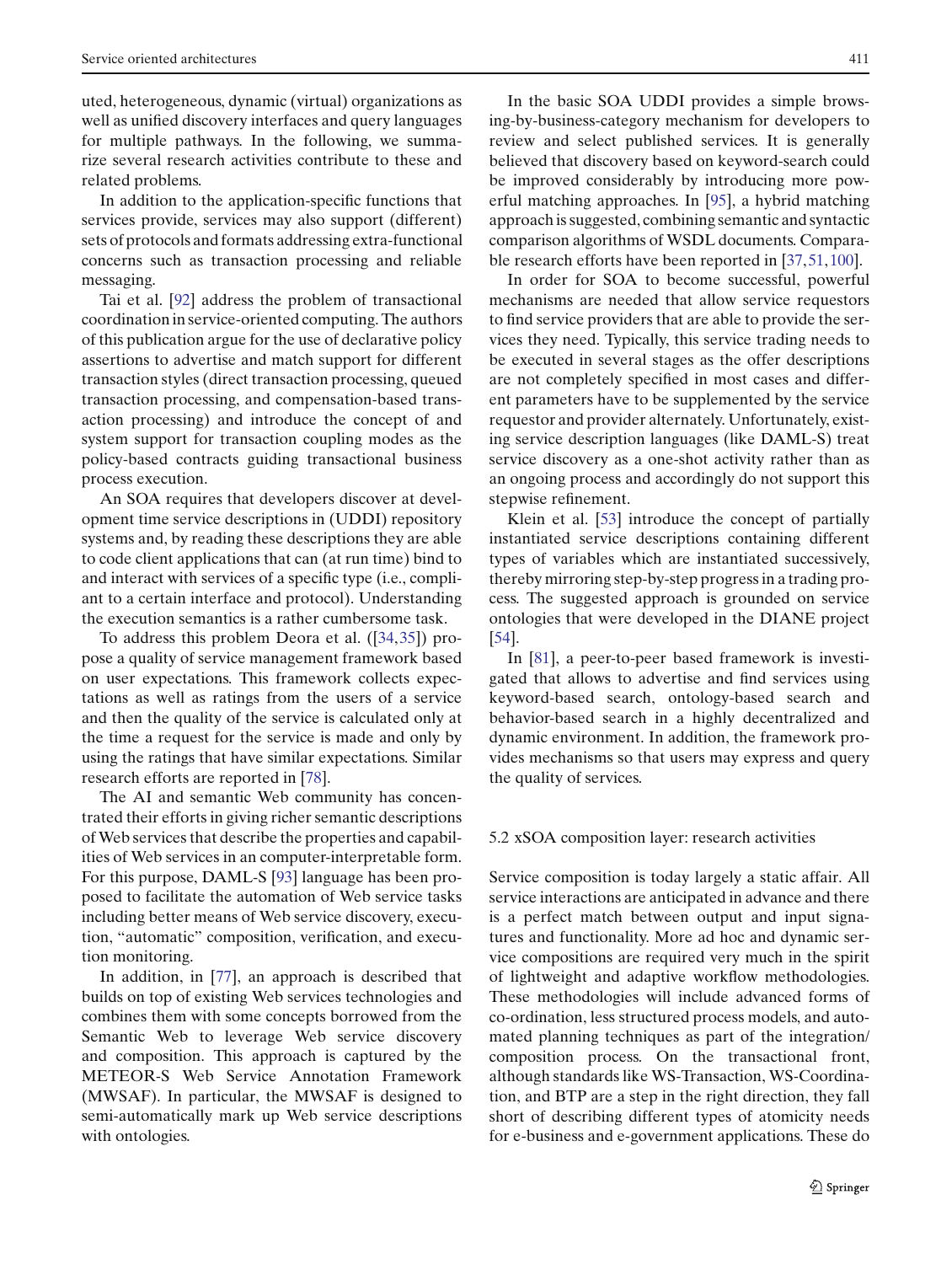not distinguish between transaction phases and conversational sequences, e.g., negotiation. Another area that is lacking research results is advanced methodologies in support for the service composition lifecycle. Several research activities contribute to these and related problems.

Yang and Papazoglou [\[102](#page-27-39)] present an integrated framework and prototype system that manage the entire life-cycle of service components ranging from abstract service component definition, scheduling, and construction to execution. Service compositions are divided in three categories: fixed, semi-fixed, and explorative compositions. Fixed service compositions require that their constituent services be synthesized in a fixed (prespecified) manner. Semi-fixed compositions require that the entire service composition is specified statically but the actual service bindings are decided at run time. Finally, explorative compositions are generated on the fly on the basis of a request expressed by a client (application developer).

In [\[90\]](#page-27-40), a framework is introduced for enriching semantic service descriptions with two compositional assertions: assumption and commitment that help to reason about service composition and verification. The framework uses the interval temporal logic (ITL) language for representing and proving temporal properties of systems. This framework is embedded in the Semantic Web rule language [\[48](#page-26-41)], which combines Horn-like rules with an OWL knowledge base.

Charfi and Mezini [\[29\]](#page-26-42) propose to modularize Webservice composition adopting two dimensions, one for outlining the business process flow, using languages such as BPEL and BPL, and a second dimension comprising business rules, which may be attached to the business processes and evolve independently.

There has been some work in the area of applying AI planning techniques to automate the composition of Web Services. In [\[86](#page-27-41)], the authors describe how an OWL reasoner can be integrated with an AI planner to overcome the problem of closed world semantics of planners versus open world semantics of OWL.

Many of the existing approaches toward service composition largely neglect the context in which composition takes place. In [\[32\]](#page-26-43), a context-aware methodology is introduced that considers a social specification of a service composition as the basis for process specification and verification.

# 5.3 xSOA management layer

Service management constitutes the foundation of the upper layer of the extended SOA. Traditional management applications fail to meet enterprise requirements in a service-centric world. Conventional systems management approaches and products view the world in a very coarse (mostly applications oriented) manner. The most recent wave of management product categories does not have the business awareness that services management will require. The finer grained nature of services (as opposed to applications) requires evaluating processes and transactions at a more magnified rate and in a more contextually aware manner.

One crucial aspect of management entails monitoring. In [\[12](#page-25-13)], a dynamic monitoring approach is probed that is capable of specifying monitoring rules governing the control of WS-BPEL processes.

Casati et al. [\[25\]](#page-26-44) concentrate on operations management. The proposed business oriented management of Web services is an attempt to assess the impact of service execution from a business perspective and, conversely, to adjust and optimize service executions based on stated business objectives. This is a crucial issue as corporations strive to align service functionality with business goals.

In [\[87\]](#page-27-42) a model-driven trust negotiation framework for Web services management is explored. The framework adopts a model for trust negotiation that employs state machines, which incorporate security policies. The policy model underlying this framework facilitates lifecycle management.

The ability to gauge the quality of a service is critical if we are to achieve the service oriented computing paradigm. Many techniques have been proposed and most of them attempt to calculate the quality of a service by collecting quality ratings from the users of the service, and then combining them in one way or another. Collecting quality ratings alone from the users is not sufficient for deriving a reliable or accurate quality measure for a service.

In [\[69\]](#page-27-43), Maximilien extends the usage of the Quality of Service concept for not only selecting Web-services but also establishing trust between trading partners. This paper outlines an agent-oriented approach, including an architecture and programing model. The work is validated empirically, based on a series of simulations.

Ideally, services are collaborating in highly distributed environments, naturally cutting across various enterprise boundaries. This environment demands that contracts are set up, stipulating agreements between services regarding their collaboration, both at the functional and non-functional level, in a concise manner. These contracts may serve as the basis for process monitoring and adaptation.

Ludwig et al. (IBM) [\[65\]](#page-27-44) suggest to standardize on agreements between enterprise domains, proposing the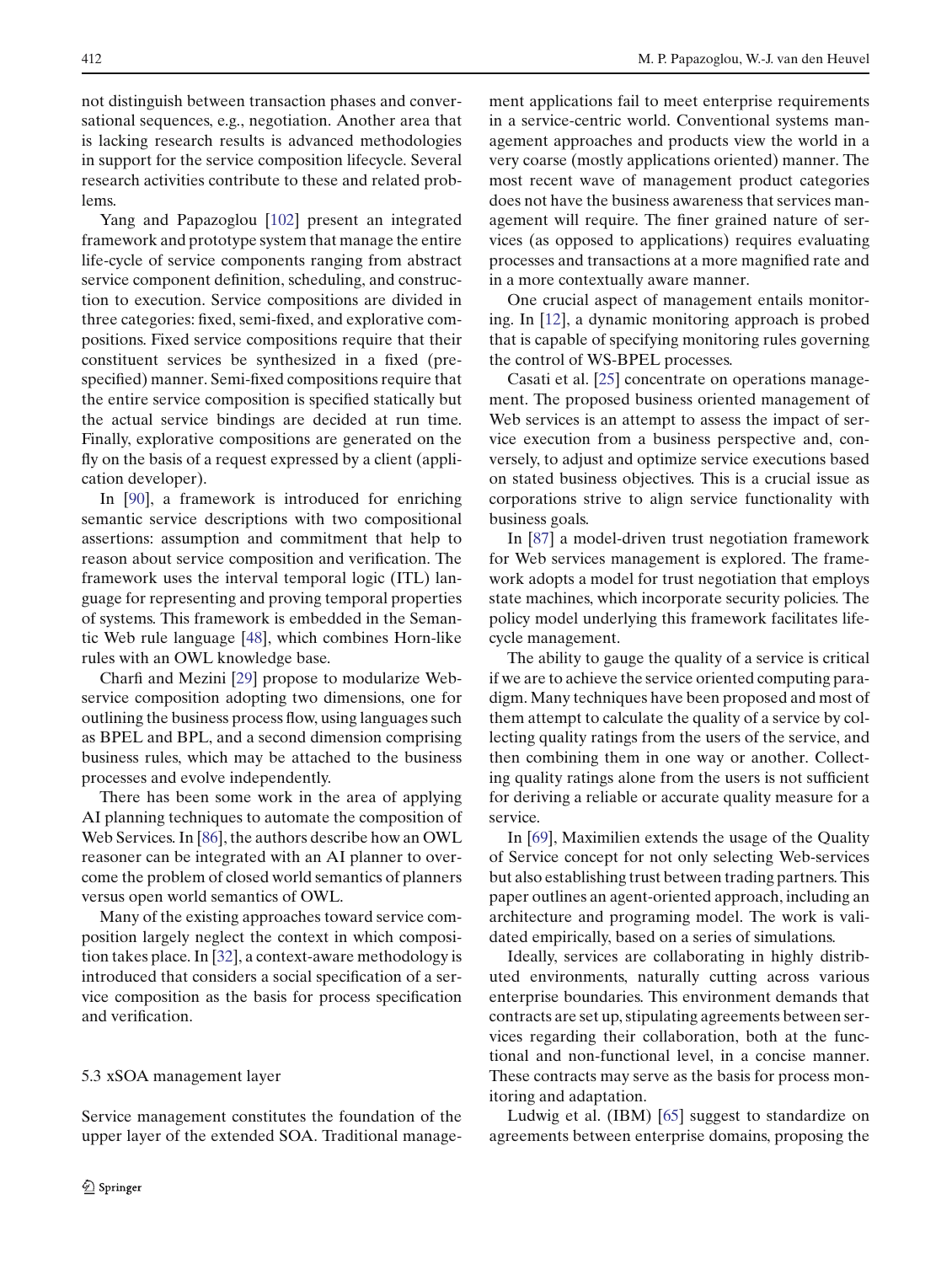WS-Agreement standard. Their work addresses both the contract creation and monitoring from the perspective of service providers and consumers. Service providers are supported by an infrastructure offering agreement templates, and facilities to dynamically check the state of an agreement. Likewise, service requesters are in need of contract templates and some monitoring capacities. Lastly, the paper presents the creation and monitoring of agreements (CREMONIA) architecture, implementing WS-Agreements.

## **6 Summary**

Modern enterprises need to align into virtual alliances, while responding effectively and swiftly to competitive challenges. Therefore, they are required to streamline both internal and external business processes by integrating the various packaged and home-grown applications found spread throughout an enterprise. This requires an agile approach that allows enterprise business services (those offered to customers and partners) to be easily assembled from a collection of smaller, more fundamental business services. This challenge in automated business integration has driven major advances in technology within the integration software space. As a result the SOA has emerged recently, essentially addressing the requirements of service requesters, providers and service brokers, regarding loosely coupled, standardsbased, and protocol-independent distributed computing and offering ways to achieve the desired levels of business integration effectively, mapping IT implementations more closely to the overall business process flow.

Combining the SOA paradigm with event-driven processing lays the foundation for an emerging technology, that amalgamates various conventional distributed computing, middleware, BPM and EAI technologies, and thereby offers a unified backbone on top of which enterprise services can be advertised, composed, planned, executed, monitored, and decommissioned. This overarching implementation backbone to SOA is referred to as the ESB.

To cater for essential ESB requirements that include capabilities such as service orchestration, "intelligent" routing, provisioning, integrity and security of message as well as service management, the basic service description/publication/discovery functions of the conventional SOA need to be extended into the extended SOA (xSOA). Particularly, the xSOA incorporates a service composition tier to offer necessary roles and functionality for the consolidation of multiple services into a single composite service. In addition, xSOA provides a separate tier for service management that can be used to monitor the correctness and overall functionality of aggregated/orchestrated services, supporting complex aggregate (cross-component) management use cases, such as service-level agreement enforcement and dynamic resource provisioning.

This paper has surveyed approaches, technologies, and research issues related to services architectures and underlying technologies. Particularly, it has reviewed several technologies, including integration brokers, business process management, and application servers that implement the backbone of an Enterprise Service Bus, which is of critical importance to make the serviceoriented computing paradigm operational in a business context.

### <span id="page-25-0"></span>**References**

- 1. Alonso, G., Casati, F., Kuno, H., Machiraju, V.: Web Services: Concepts, Architectures and Applications. Springer, Heidelberg (2004)
- <span id="page-25-2"></span>2. Anagol-Subbaro A.: J2EE Web Services on BEA WebLogic. Prentice-Hall, Upper Saddle River (2005)
- <span id="page-25-5"></span>3. Anderson, S., et al.: Web Services Trust language (WS-Trust). Public draft release, Actional Corporation, BEA Systems, Computer Associates International, International Business Machines Corporation, Layer 7 Technologies, Microsoft Corporation, Oblix Inc., OpenNetwork technologies, Ping Identity, Reacticity, RSA Security, and Verisign, February (2005)
- <span id="page-25-3"></span>4. Andrews, T., et al.: Business process execution language (BPEL), version 1.1. Technical-report, BEA Systems and International Business Machines Corporation, Microsoft Corporation, SAP AG and Siebel Systems, May 2003
- <span id="page-25-4"></span>5. Arkin, A.: Business process modeling language (BPML). Last Call Draft Report, BPMI.Org, November 2002
- <span id="page-25-10"></span>6. Arora, A., et al.: Web services for management (WS-Management). Technical report, Advanced Micro Devices, Dell, Intel, Microsoft Corporation and Sun Microsystems, October 2004
- <span id="page-25-1"></span>7. Arsanjani, A.: Introduction to the special issue on developing and integrating enterprise components and services. Commun. ACM **45**(10), 30–34 (2002)
- <span id="page-25-9"></span>8. Atkinson, B., et al.: Web Services Security (WS-Security). Technical report, Microsoft, IBM and Verisign, April 2002
- <span id="page-25-8"></span>9. Bajaj, S., et al.: Web Services Policy framework (WS-Policy). Technical report, BEA Systems Inc., International Business Machines Corporation, Microsoft Corporation, Inc., SAP AG, Sonic Software, and VeriSign Inc., September 2004
- <span id="page-25-11"></span>10. Ballinger, K., et al.: Web services-interoperability (WSI), Basic profile version 1.1, 2004-08-24. Technical report, WSI Organization (WS-I), 2004
- <span id="page-25-12"></span>11. Barbir, A., et al.: Basic security profile, version 1.0. Technical report, Web Services-Interoperability Organization (WS-I), 2004
- <span id="page-25-13"></span>12. Baresi, L., Guinea, S.: Towards dynamic monitoring of WS-BPEL processes. In: Proceedings of the Third International Conference on Service Oriented Computing, pp. 269–282. Springer, Amsterdam (2005)
- <span id="page-25-7"></span>13. Bloomberg, J.: Events vs. services. Available at: http://www. zapthink.com, ZapThink white paper, October 2004
- <span id="page-25-6"></span>14. Boag, S., et al.: Xquery 1.0: An XML query language, W3C working draft. Technical report, W3C, April 2005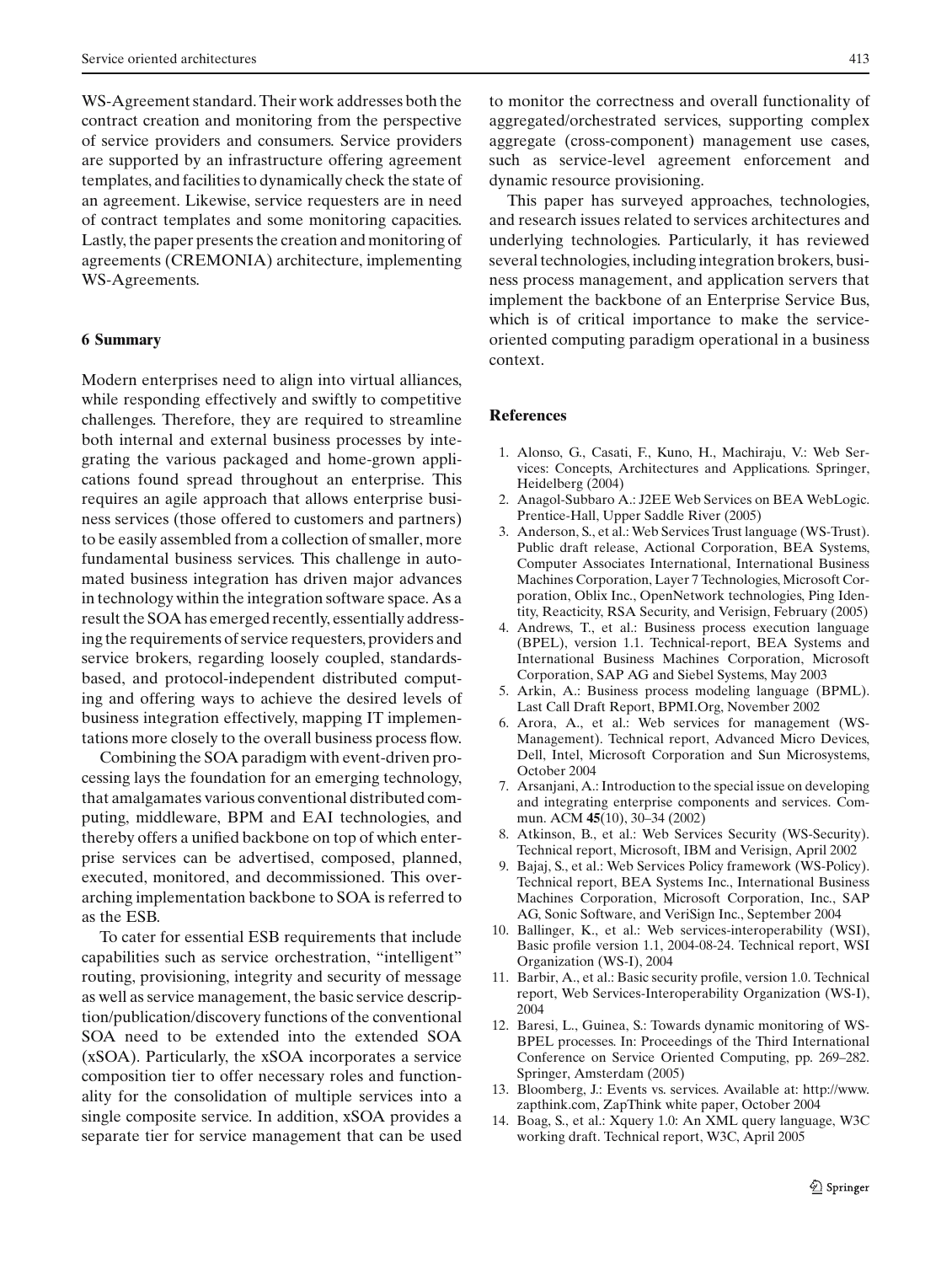- <span id="page-26-0"></span>15. Booth, D., et al.: Web Service Architecture. http://www.w3. org/tr/ws-arch/, W3C, Working Notes, 2003/2004
- <span id="page-26-7"></span>16. Box, D., et al.: Simple Object Access Protocol (SOAP), Version 1.1. W3C Note, W3C, May 2000. http://www.w3.org/TR/ SOAP/
- <span id="page-26-34"></span>17. Bui, T., Gachet, A.: Web services for negotiation and bargaining in electronic markets: Design requirements and implementation framework. In: Proceedings of the 38th Hawaii International Conference on System Sciences, IEEE, 2005
- <span id="page-26-1"></span>18. Burbeck, S.: The tao of e-business services: the evolution of Web applications into service-oriented components with Web services. IBM DeveloperWorks, 2000. http://www-106. ibm.com/developerworks/Webservices/library/ws-tao/
- <span id="page-26-29"></span>19. Burdett, D., Kavantzas, N.: WS-Choreography Model Overview. W3c working draft, W3C, March 2004
- <span id="page-26-22"></span>20. Buschmann, F., et al.: Pattern-oriented software architecture: a system of patterns. Wiley, New York (1996)
- <span id="page-26-26"></span>21. Business Process Project Team: ebXML Business Process Specification Schema, version 1.01. OASIS, 2001. http://www.ebxml.org/specs/ebbpss.pdf
- <span id="page-26-20"></span>22. Bussler, C.: B2B Integration: Concepts and Architecture. Springer, Berlin (2003)
- <span id="page-26-17"></span>23. Candadai, A.: A dynamic implementation framework for SOA-based applications. Web Logic Dev. J. WLDJ **September/October**, 6–8 (2004)
- <span id="page-26-28"></span>24. Cardelli, L., Wegner, P.: On understanding types, data abstraction and polymorphism. ACM Comput. Surv. **17**(4), 211–221 (1985)
- <span id="page-26-44"></span>25. Casati, F. *et al.*: Business-oriented management of Web services. Commun. ACM **46**(10), 55–60 (2003)
- <span id="page-26-31"></span>26. Catania, N., et al.: Web services management framework, version 2.0. Technical report, HP, July 2003
- <span id="page-26-9"></span>27. Chappell, D.: Enterprise Service Bus. O'Reilly Media, Inc., Sebastopol (2004)
- <span id="page-26-13"></span>28. Chappell, D.: ESB myth busters: Clarity of definition for a growing phenomenon. Web Serv. J. February, pp. 22–26 (2005)
- <span id="page-26-42"></span>29. Charfi, A., Mezini, M.: Hybrid Web service composition: business processes meet business rules. In: ICSOC '04: Proceedings of the 2nd international conference on Service oriented computing, pp. 30–38. ACM Press, New York (2004)
- <span id="page-26-3"></span>30. Christensen, E., et al.: Web Services Description Language (WSDL) 1.1. W3C Note, W3C, March 2001. http://www.w3.org/TR/2001/NOTE-wsdl-20010315
- <span id="page-26-11"></span>31. Colan, M.: Service-Oriented Architecture expands the vision of Web services, Part 2. IBM DeveloperWorks, April 2004
- <span id="page-26-43"></span>32. Colobo, E., Mylopoulos, J., Spoletini, P.: Modeling and Analyzing Context-Aware Composition of Services. In: Proceedings of the Third International Conference on Service Oriented Computing, pp. 198–213. Springer, Amsterdam (2005)
- <span id="page-26-16"></span>33. Dan, A. et al.: Web services on demand: WSLA-driven automated management. IBM Syst. J. **43**(1), 136–158 (2004)
- <span id="page-26-35"></span>34. Deora, V., et al.: A quality of service management framework based on user expectations. In: Proceedings of the First International Conference on Service Oriented Computing (ICSOC03), Springer, Heidelberg (2003)
- <span id="page-26-36"></span>35. Deora, V., et al.: Incorporating QoS specifications in service discovery. In: Proceedings of WISE Workshops, Lecture Notes of Springer Verlag, 2004
- <span id="page-26-8"></span>36. Dhesiaseelan, A., Ragunathan, V.: Web Services Container Reference Architecture (WSCRA). In: Proceedings of the International Conference on Web Services, IEEE, pp. 806– 805, 2004
- <span id="page-26-37"></span>37. Ding, X., et al.: Similarity search for Web services. In: Proceedings of the 30th VLDB Conference, pp. 372–383, 2004
- <span id="page-26-27"></span>38. ebXML Technical Architecture Project Team: ebXML Technical Architecture Specification, v1.0.4. Technical report, eb-XML.org, February, 2001
- <span id="page-26-10"></span>39. Farell, S., et al.: Assertions and protocol for the OASIS security assertion markup language (SAML), V1.1. Committee specification, OASIS, July 2003
- <span id="page-26-21"></span>40. Francis, T., et al.: Professional IBM WebSphere 5.0 Application Server. Wrox, 2002
- <span id="page-26-2"></span>41. Fremantle, P., Weerawarana, S., Khalaf, R.: Enterprise services. Commun. ACM **45**(10), (2002)
- <span id="page-26-33"></span>42. Ganek, A.G., Corbi, T.A.: The dawning of the autonomic computer era. IBM Syst. J. **42**(11), 5–18 (2003)
- <span id="page-26-18"></span>43. Graham, S., et al.: Web Services Resource (WS-Resource), version 1.2, working draft 03. Technical report, OASIS, March 2005
- <span id="page-26-15"></span>44. Graham, S., Niblett, P.: Web Services Base Notification, version 1.0. Akamai Technologies, Computer Associates International, Inc., Fujitsu Limited, Hewlett-Packard Development Company, International Business Machines Corporation, SAP AG, Sonic Software Corporation, The University of Chicago and Tibco Software Inc., 2004
- <span id="page-26-23"></span>45. Hapner, M., et al.: Java Messaging Service, version 1.1. Sun technical report, specification, SUN Microsystems, April 2002
- <span id="page-26-32"></span>46. Hauck, R., Reiser, H.: Monitoring quality of service across organizational boundaries. In: Trends in Distributed Systems: Torwards a Universal Service Market. Proceedings of the third International IFIP/GI Working Conference, 2000
- <span id="page-26-4"></span>47. Holley, K., Channabasavaiah, K., Tuggle, E.M., Jr.: Migrating to a Service-Oriented Architecture. IBM DeveloperWorks, December 2003
- <span id="page-26-41"></span>48. Horrocks, I., et al.: SWRL: A Semantic Web Rule Language combining OWL and RULEML, W3C member submission. W3C, 21 May 2004
- <span id="page-26-14"></span>49. Iwasa, K. (principal ed.) WS-Reliability, version 1.1, committee draft 1.086, 24 august 2004. http://www.oasis-open. org/committees/wsrm/documents/specs/(tbd), OASIS, Web Services Reliable Messaging TC, 2004
- <span id="page-26-24"></span>50. J2CA Group.: J2EE Connector Architecture Specification, version 1.5. Technical report, SUN Microsystems, 2003
- <span id="page-26-38"></span>51. Jaeger, M.C., Tang, S.: Ranked matching for service descriptions using DAML-S. In: Grundspenkis, J., Kirikova, M., (eds.), Proceedings of CAiSE'04 Workshops, pp. 217–228. Riga Technical University Riga, Latvia, June 2004
- <span id="page-26-12"></span>52. Keen, M., et al.: Patterns: Implementing an SOA using an Enterprise Service Bus. IBM Redbook, 22 July 2004
- <span id="page-26-39"></span>53. Klein, M., Konig-Ries, B., Obreiter, P.: Stepwise refinable service descriptions: Adapting DAML-S to staged service trading. In: Proceedings of 1st International Conference on Service Oriented Computing, December 2003
- <span id="page-26-40"></span>54. Klein, M., Konig-Ries, B., Mussig, M.: What is needed for Semantic Service Descriptions? A proposal for suitable language constructs. Int. J. Web Grid Serv. **2**, (2005)
- <span id="page-26-6"></span>55. Krafzig, D., Banke, K., Slama, D.: Enterprise SOA: Service Oriented Architecture Best Practices. Prentice-Hall, Englewood Cliffs (2005)
- <span id="page-26-5"></span>56. Kreger, H.: Fulfilling the Web services promise. Commun. ACM **46**(6), 29–ff (2003)
- <span id="page-26-19"></span>57. Kumar, S., Rana, R.: Service on demand portals: a primer on federated portals.Web Logic Dev. J.WLDJ, **September/October**, 22–24 (2004)
- <span id="page-26-30"></span>58. Lazovik, A., et al.: Associating assertions with business processes and monitoring their execution. In: Proceedings of the Second International Conference on Service Oriented Computing, 2004
- <span id="page-26-25"></span>59. Leymann, F., Roller, D.: Production Workflow: Concepts and Techniques. Prentice-Hall, Englewood Cliffs (2000)